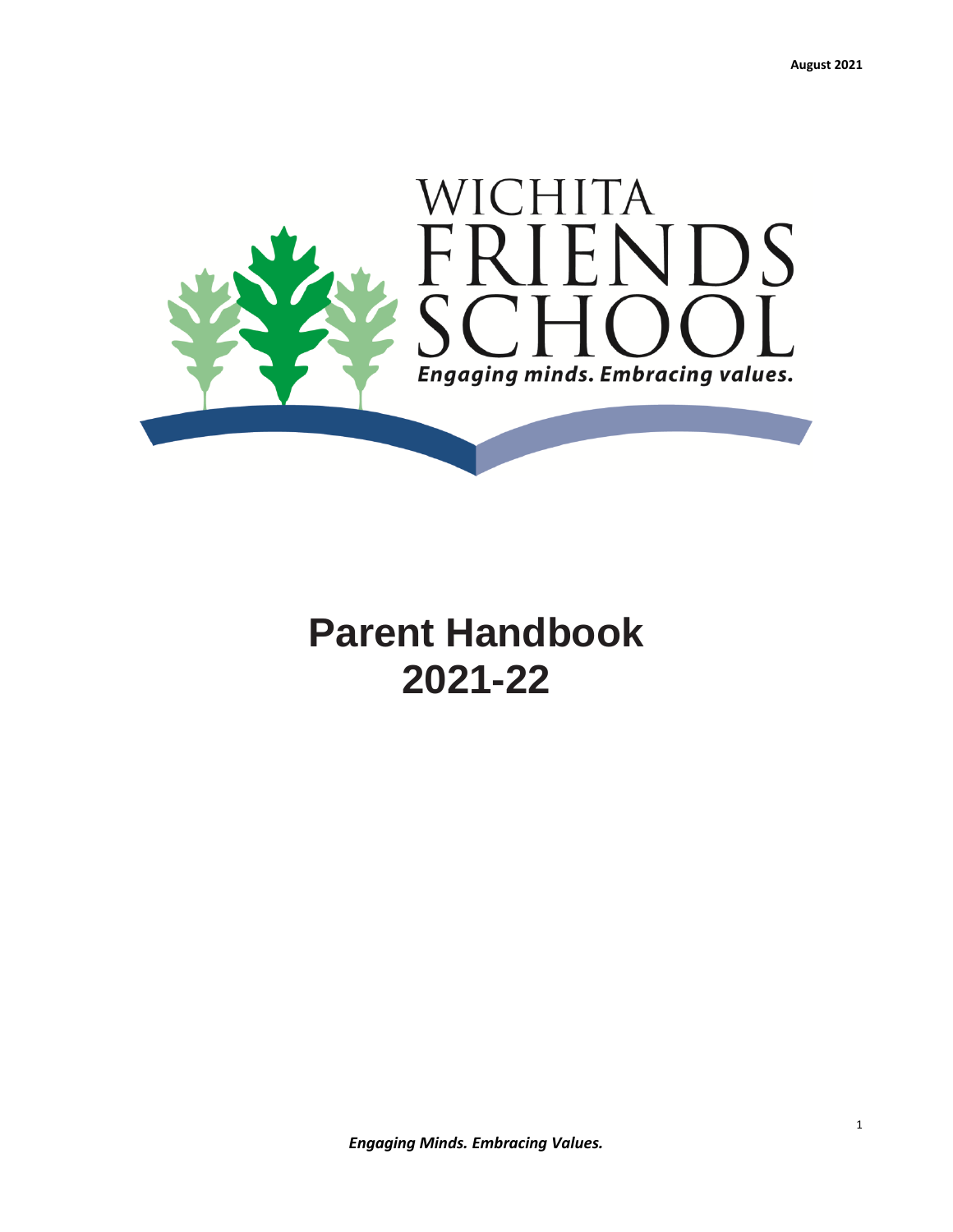# **Table of Contents**

| <b>Philosophy of School</b>                                                                                                                                                                                                                                          | $4 - 5$   |
|----------------------------------------------------------------------------------------------------------------------------------------------------------------------------------------------------------------------------------------------------------------------|-----------|
| <b>Services Offered</b><br>Open Door Policy<br>• School Hours<br>• Extended School Day<br>Full Day Care<br>Before and After School Care<br><b>School Lunches</b><br>$\bullet$<br>Nut Free School Policy<br>٠                                                         | $5 - 6$   |
| <b>Student Arrival / Dismissal</b><br><b>Traffic Flow</b><br>Arrival<br>$\bullet$<br><b>Dismissal Procedure</b><br>$\bullet$<br>Policy for Release of Children<br>$\bullet$<br>Leaving School During School Hours (9:00am-4:00pm)<br>$\bullet$                       | $6 - 7$   |
| Attendance<br><b>Immunization Records</b><br>• Tardy Policy<br>Absences<br>$\bullet$                                                                                                                                                                                 | 7-8       |
| <b>Health and Safety</b><br>Illness at School<br>Communicable Diseases<br>First Aid<br>$\bullet$<br>In Case of an Emergency<br><b>Medication at School</b><br>$\bullet$<br>Severe Weather / Closing<br>$\bullet$<br>Fire and Severe Weather Precautions<br>$\bullet$ | 8-9-10    |
| <b>Grievance Procedures</b>                                                                                                                                                                                                                                          | 10        |
| <b>Weapons Policy</b>                                                                                                                                                                                                                                                | 10        |
| <b>Substance Abuse Policy</b>                                                                                                                                                                                                                                        | 10        |
| Pets                                                                                                                                                                                                                                                                 | 10        |
| <b>Reporting of Suspected Child Abuse</b>                                                                                                                                                                                                                            | 10        |
| <b>Safety System</b>                                                                                                                                                                                                                                                 | $10 - 11$ |
| <b>Playground Rules</b>                                                                                                                                                                                                                                              | 11        |

2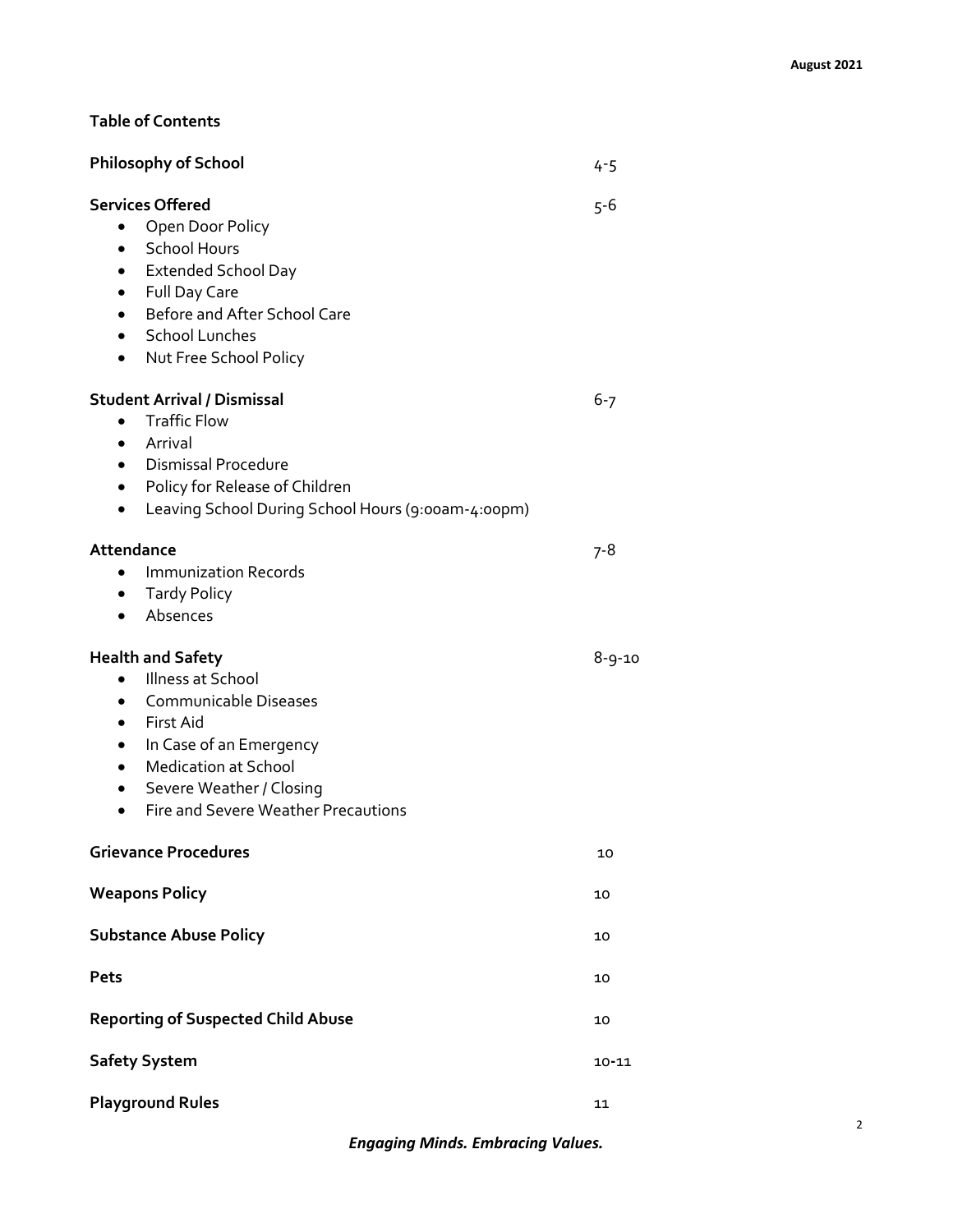# **Table of Contents Continued**

| <b>Technology-Social Media Policy</b>                                                                                                                                                                                                                                                    | 11        |
|------------------------------------------------------------------------------------------------------------------------------------------------------------------------------------------------------------------------------------------------------------------------------------------|-----------|
| Photograph, Media, Website and/or Video Release Policy                                                                                                                                                                                                                                   | 12        |
| <b>Enrollment Procedures</b><br>Application<br>Registration<br>٠<br>Change of Telephone Number and Address Change<br>٠                                                                                                                                                                   | 12        |
| <b>Finances</b><br><b>Financial Aid</b><br>$\bullet$<br>Tuition<br>٠<br><b>Termination of Financial Agreements</b><br>$\bullet$<br>Part-Time Enrollment<br>$\bullet$                                                                                                                     | $12 - 13$ |
| <b>Waiting List</b>                                                                                                                                                                                                                                                                      | 13        |
| <b>Students with Exceptional Needs</b>                                                                                                                                                                                                                                                   | $13 - 14$ |
| <b>Program Enrichment</b><br>Time for Daily Reflection<br>Peaceful Conflict Resolution Program<br>٠<br><b>Field Trips</b><br>٠<br><b>Guest Speakers</b><br>Library<br>$\bullet$<br><b>Classroom Discipline Policy</b><br>$\bullet$<br>Worship<br>٠<br><b>Classroom Expectations</b><br>٠ | $14 - 20$ |
| <b>Home and School Connections</b><br>Parent Agreements<br><b>Parent Teacher Conferences</b><br>Volunteering<br>Newsletter<br><b>After Hour Events</b><br>Dress Code<br>Money and Valuables<br><b>Birthday Parties</b>                                                                   | 20-21     |

Questions / Concerns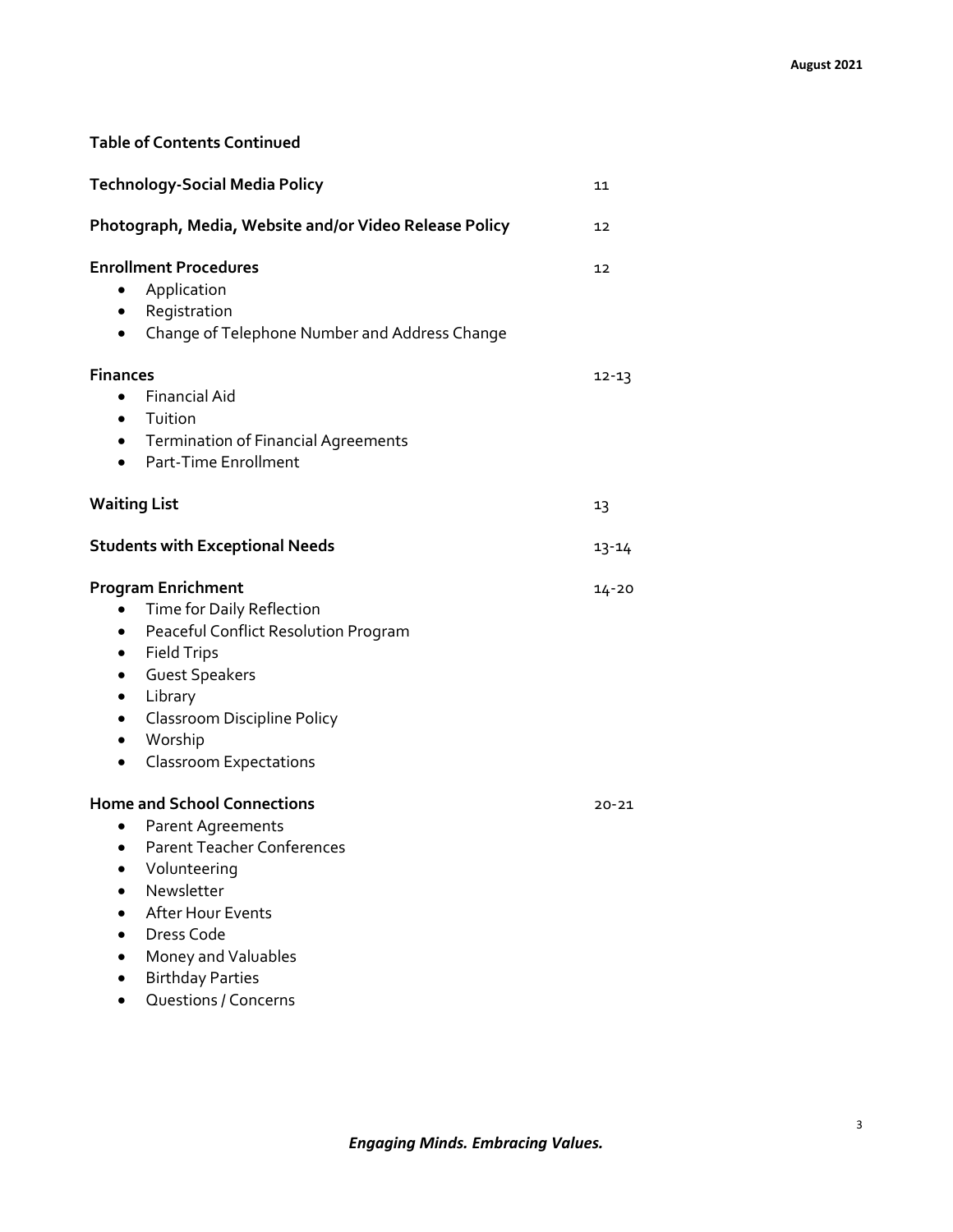# **Philosophy of School**

**Mission Statement ~** Wichita Friends School seeks to provide a high quality academic experience within a supportive learning environment that reflects the Quaker values of Simplicity, Peace, Integrity, Community, Equality and Stewardship.

**Vision ~** Children discovering their world academically, socially, and spiritually rooted in a community that fosters self-directed life-long learning.

# **A Wichita Friends School Education…**

### **...reflects our belief that faith and learning are deeply connected**

Children are guided to discover their own unique gifts through spiritual reflection. Character development is shaped through the emphasis of Simplicity, Peace, Integrity, Community, Equality and Stewardship. These values and practices of Wichita Friends School are rooted in those of the Religious Society of Friends. Students and families of all faiths or none are welcome.

#### **…encompasses 2 ½ year olds- 3 rd grade**

A rigorous and dynamic preschool –  $\boldsymbol{4}^\text{th}$  grade curriculum meets the needs of children during these most critical learning stages. Our facility and curriculum are designed with specific features that encourage optimal social/emotional development for these age levels. From the full scope of academics come the building blocks which form a foundation that sets the stage for future learning success.

#### **…educates the whole child**

Children at Wichita Friends School are presented with a learning environment where play is valued and intellect is challenged. Content-rich curriculum is explored through activities based on developing the whole child. Theme based units with a problem solving focus allow the children to ask questions and explore answers. By design, indoor and outdoor play areas intentionally enhance all areas of growth.

#### **…calls for a variety of teaching methods**

Faculty explores a variety of hands-on and experiential learning techniques to help make learning meaningful. Children are introduced to early reading concepts and experience an intentional progression into learning how to read. Mathematical awareness transitions into computation and problem solving skills. Our small class settings allow us ample time to discover the vast world around us through science, social studies, art, music, movement and so much more.

#### **...allows for individual paced learning**

The academic program is structured so that students can progress through concept learning at a pace that is challenging. Academic groupings are also sensitive to social developmental and growth. Small class sizes facilitate individualization.

#### **…is rooted in community**

From the belief that the whole is greater than the sum of the parts, we recognize the interconnectedness among people and work to discover the value of diversity in the context of community. Through collaboration, cooperation and peaceful conflict resolution we seek ways to continually build relationships among our children, families and wider world.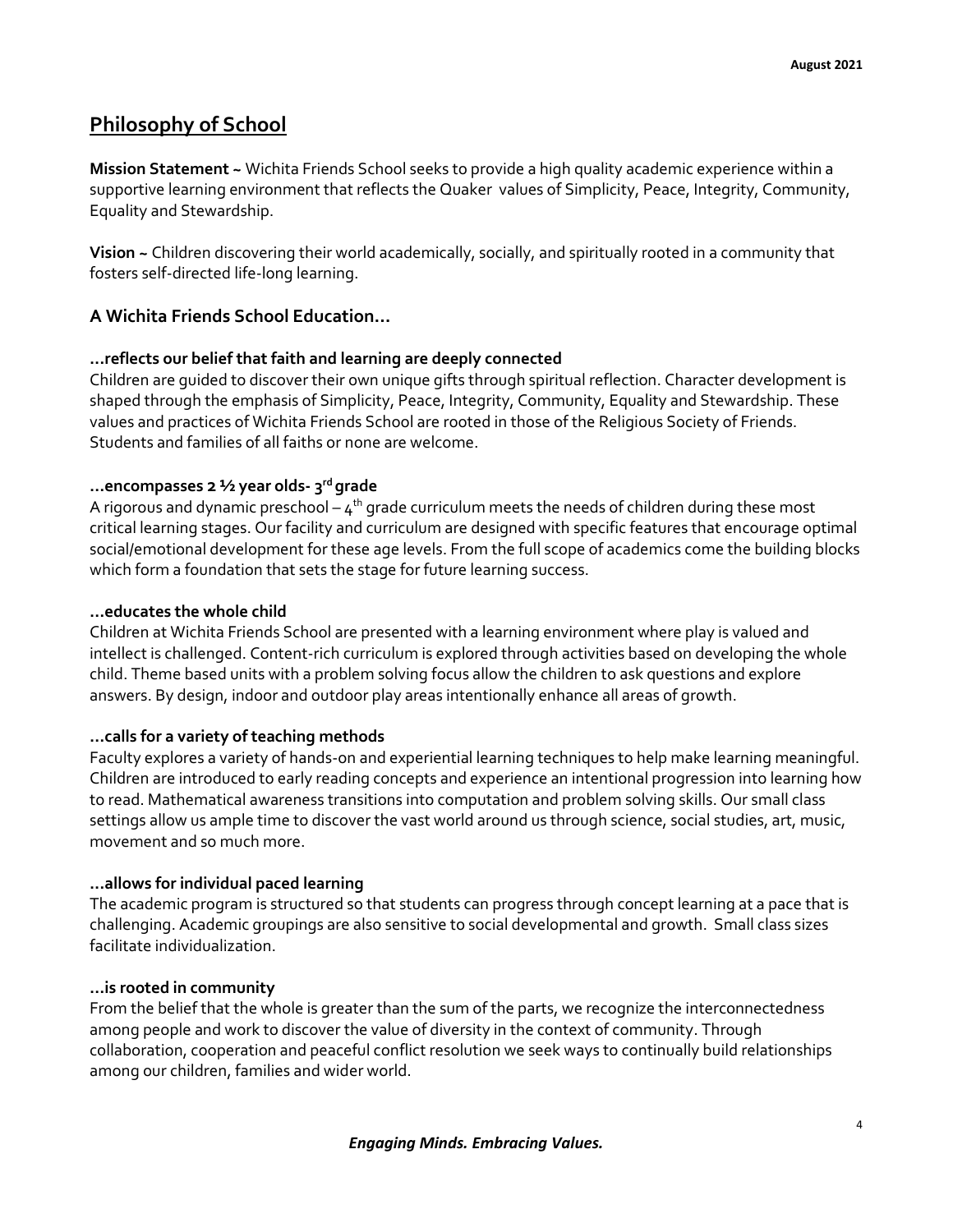## **…offer skills for lifelong learning, discovery and growth**

Children affirm their own unique skills in being a positive role model now and in future settings. With the foundation of values, skills and knowledge developed at Wichita Friends School, students gain awareness of the larger world and their responsible place in it.

# **Services Offered**

**Open Door Policy ~** Parents are invited to visit school anytime. Prior notice is appreciated. Check with the teacher if you wish to observe a specific activity or subject area.

**School Hours ~** School hours are from 9:00am-4:00pm for full-day students; 9:00am-12:00pm or 1:00-4:00pm for half-day Pre-school and Pre-Kindergarten students..

Students are to arrive between 8:45 am and 9:00 am, with class **starting at 9:00am.**

Our before and after school care is provided for children who arrive before 8:50am or stay after 4:10pm. Students who arrive early or who are picked up after their contracted attendance hours may be assessed a late fee or Before and After School Care fee.

**Extended School Day ~** Effort will be made to schedule special Pre-School and Pre-Kindergarten activities in the morning hours so that all students may participate. On occasion this will not be possible. If a half-day Preschool or Pre-Kindergarten student would wish to stay all day, the fee is \$35 per day. This fee does not include Before and After School Care.

**Before and After School Care ~** WFS offers before and after school care for those enrolled at WFS. Parents may enroll or withdraw a child from Before and After School Care at any time during the school year. Please see our Before and After School Care enrollment policy on our fee sheet for complete details.

**School Lunches ~** All Students are to bring lunches from home. Please be mindful of our nut-free policy. Nutritional lunches should be provided and should include:

- A meat or protein product
- A fruit and vegetable
- An item from the grain group
- ❖ Milk or a dairy product
- **Pop, candy and gum are not to be brought to school for lunch.**

The school does have a microwave to warm up pre-cooked foods. The staff requests that you please limit items to things that can be reheated in **3 minutes or less.** We frequently have several students waiting for the microwaves and this limits the amount of time that they have to eat lunch.

### **Nut-Free School Policy**

Wichita Friends School has made a commitment to follow nut-free guidelines for the safety and health of all our students. We need each student, parent, and staff member to help make Wichita Friends School a safer place for kids who have food allergies.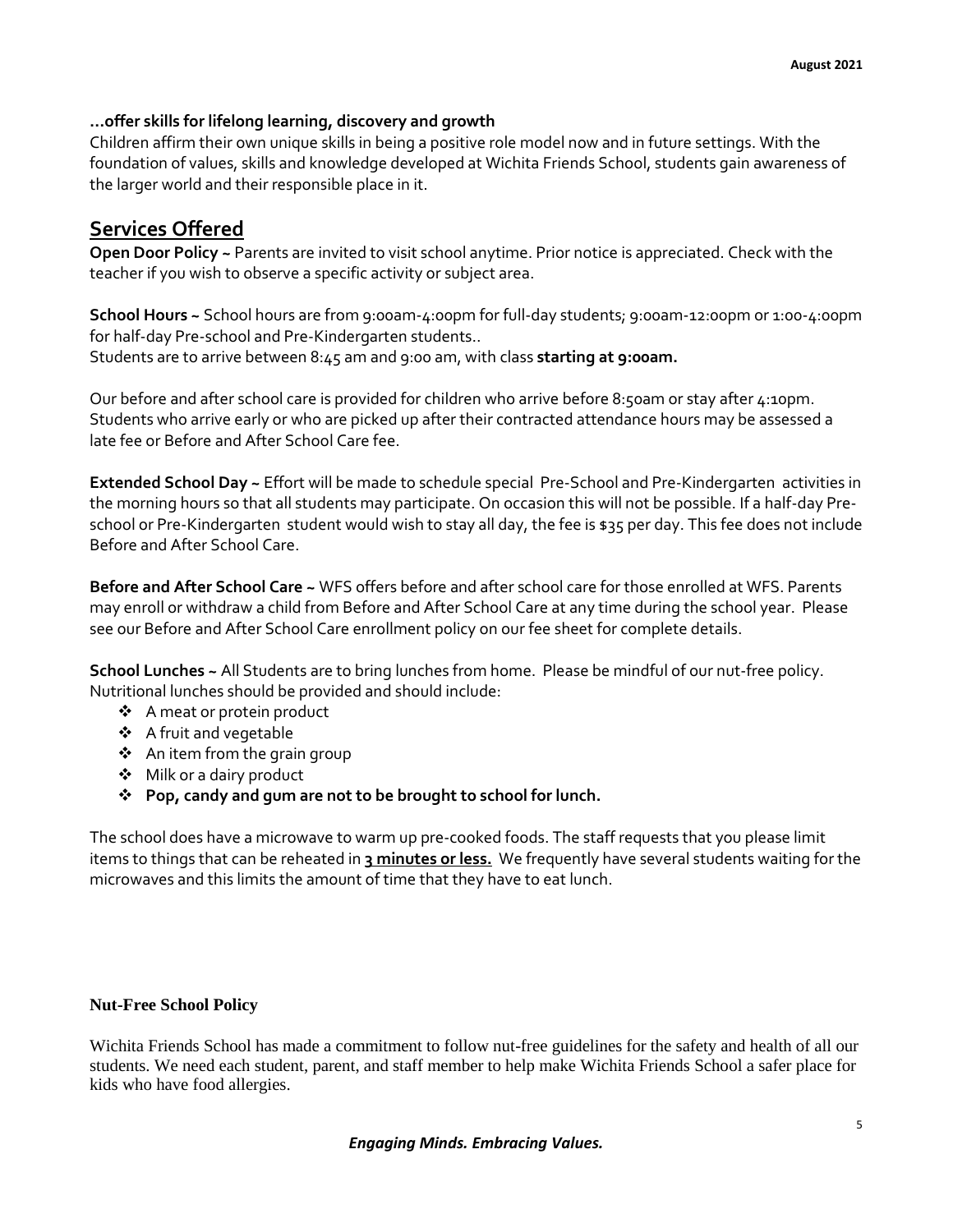Nut-Free Guidelines

No to:

\* Outside foods containing nuts

\* Peanut butter

\* Granola bars, snacks, candy/treats with nuts

\* Packaged food with labels that read "may contain traces of tree nuts".

Yes to:

\* All kinds of sandwiches that do not have nuts

\* Alternatives to peanut butter such as soy butter, sun butter, sunflower butter, and non-nut butter.

\* Packaged foods with labels that do not have nuts listed as an ingredient

In an allergic related situation, such as an anaphylactic reaction, the staff is trained to administer the epinephrine shot. Designated staff will call 911 and then notify parent or guardian.

# **Student Arrival / Dismissal**

**Traffic Flow ~** To help ensure a quick and safe traffic flow, we request that you please enter our driveway and proceed in a counter clockwise manner. If you are just dropping off or picking up a child, we ask that you form a line on the right side of the drive. *For safety reasons, please do not block the front door at any time. Please do not block the center driving area. Please drive a slow reasonable speed in parking lot.*

When coming in, please park in our paved parking lot and come inside. *When in our driveway or backing out of the spaces, please be on the alert for children who might dart in between or behind cars without looking.*

**Dismissal Procedure ~** Students are dismissed at 4:00 pm and will be released to their parents/guardian at that time. Please sign out your child on the clipboard in the classroom. Elementary Students at the front desk. *When in our driveway or backing out of the spaces, please be on the alert for children who might dart in between or behind cars without looking.*

**Policy for Release of Children ~** Children enrolled at Wichita Friends School will be released only to parents or guardians, and to those designated by the parents or guardians on the "Authorized Release Form." The school office must be notified in advance if other arrangements have been made. If parents telephone to authorize someone not on the list, they must give a description of the person. For safety reasons, the staff may request a photo ID of the person picking up a child. Children will not be allowed to use the phone to make alternate arrangements.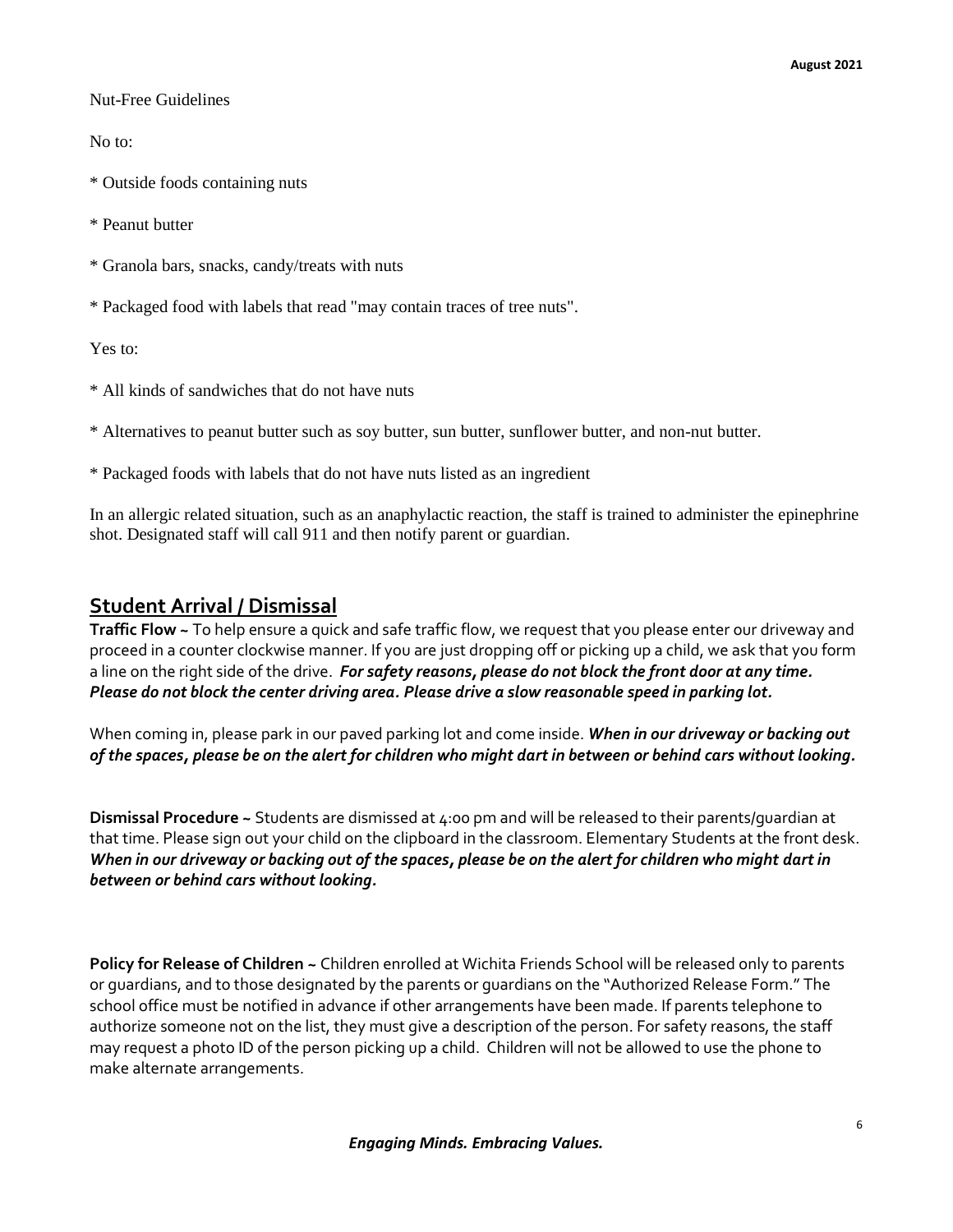Both parents have the right to pick up their child until Wichita Friends School Inc. has the legal documents or court order defining parental rights and limits. Terms of agreements as outlined by the court for child custody, if applicable, will be in each child's folder on file in the Wichita Friends School Office. Non-custodial parents will be allowed to pick up their child only if written permission is signed and delivered by the custodial parent. Wichita Friends School reserves the right to verify whether non-custodial parents are allowed to take their child from the school.

**Leaving School during School Hours (9:00am-4:00pm) ~** Notification from the child's parents for leaving school may be made verbally or in writing to their teacher. Scheduled appointments (medical, dental, etc.) should be communicated in advance.

*If your child leaves during normal attendance hours, they must be signed out. If they return during school hours, they must be signed back in. ALL students must be signed in/out in the classroom between the hours of 9:00am and 4:00pm.*

## **Attendance**

**Immunization Records ~** *All Students* enrolled at WFS must have all immunizations and health assessment forms current and completed in accordance with the requirements of the Kansas Department of Health and Environment or sign "exempt under the law from immunizations" on History of Immunizations Form.

**Tardy Policy ~** Promptness is encouraged. If you know you will be arriving after your child's designated start time, please contact the school. Chronically tardy children miss out on academics, as well as some important social interaction. Please help your child to be prompt and in their classroom ready to work by 9:00am since this will help your student start their day successfully.

**Absences ~** One criteria of a student's success in school is regular and punctual attendance. Frequent absences may lead to poor academic work, lack of social development, and possible academic failure. Regular attendance is essential for continuity in learning.

According to state law each school aged child is required to be in attendance for 1,116 hours each school year.

#### **In accordance:**

- 1. A student may not miss more than 3 unexcused/unverified consecutive days.
- 2. A student may not miss more than 5 unexcused/unverified days in a semester.
- 3. A student may not miss more than 7 unexcused/unverified days in a school year.
- 4. A student with 7 or more absences may be retained.

#### **Excused absences include but are not limited to:**

- Fever above 100 degrees
- Diarrhea and/or Vomiting
- Funeral
- $\clubsuit$  Family trip of 2 or more days. The office should be notified at least one week prior to the trip. Arrangements will be made with the teacher for the completion of all schoolwork.

#### **An unexcused absence will be:**

- $\clubsuit$  Any absence without a signed note or a phone call from the parents.
- Any absence due to illness for 3 days or more without a doctor's release.

#### *Engaging Minds. Embracing Values.*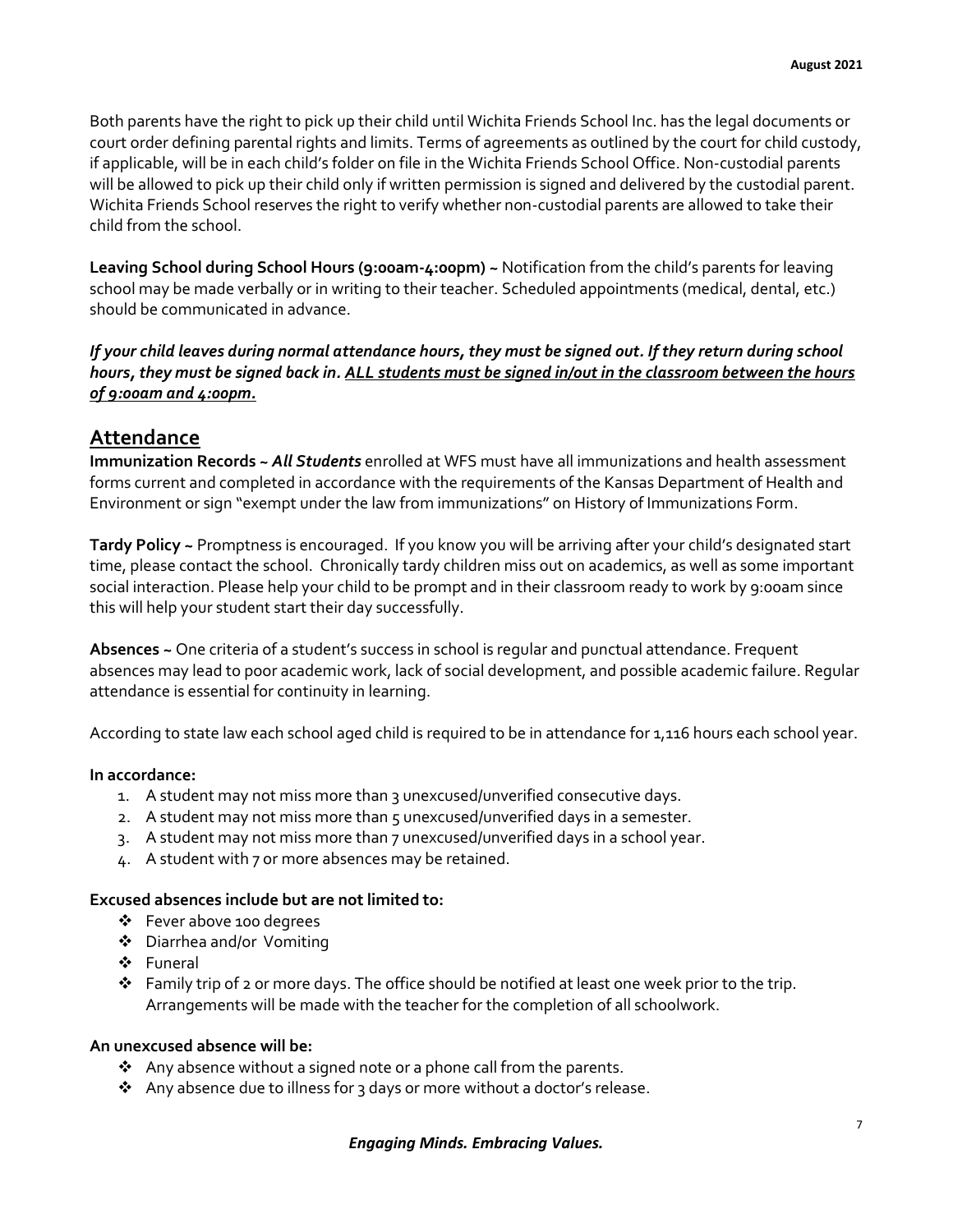# **Health and Safety**

**Illness at School ~** When a child becomes ill at school, parent/guardians will be notified. If the parents/guardians cannot be reached, the designated emergency person will be called. The child will need to be picked up promptly.

Students with elevated temperatures, vomiting or severe diarrhea are not permitted to remain at the school for their own protection, as well as for the protection of others in the classroom.

# *As a safeguard to other children, faculty and staff, we ask that you keep your child home if they have been running a fever, have had diarrhea and/or vomiting or have signs of any of the communicable diseases listed below, 24 hours prior to a school day session.*

# *If your child has been sent home with any of the above symptoms during the school day, we ask that you keep your child home 24 hours after they have been picked up from school.*

**Communicable Diseases ~** The following regulations are for the safety of all children, faculty and staff members of WFS. If your child experiences one of the illnesses below, please contact the school office ASAP and keep your child home as stated below:

- *Ringworm of the skin and scalp* ~ until he or she is under active treatment by a physician. The physician shall state that the child is under continuing medical care at two-week intervals until a cure has been effective.
- *Streptococcal disease, including strep-throat* ~ 24 hours after appropriate antibiotics have been administered or for 10 days if an antibiotic is not given.
- *Pinkeye ~* no discharge from the eye and/or 24 hours after an appropriate antibiotic has been administered.
- *Headlice ~* needs to be treated with an antiparasitic drug and until all nits have been removed from the scalp. Please consult with your physician regarding treatment of personal and household items.
- *Chickenpoxes ~ 6 days after the first crop of eruptions or until all scabs are* dry. (scabs are not infectious)
- **Measles** ~ 4 days after the rash appears.
- *Mumps ~* 9 days from onset of illness.
- *Rubella (German Measles) ~* 7 days after the rash appears.
- *Scabies ~* needs to be treated adequately with scabicide or is under active treatment by a physician. The physician shall state the child is under continuing medical care until a cure has been effective.
- *Impetigo* ~ is under active treatment by a physician. The physician shall state the child is under continuing medical care until a cure has been effective.
- *Pinworms ~* Remain home for 24 hours after taking prescribed medication. Please consult with your physician regarding treatment of personal and household items.

If a child has any of the following diseases, they may not attend school until a written release is obtained from a private physician and/or The Wichita-Sedgwick County Health Department:

- Whooping Cough
- Meningitis
- **•** Tuberculosis
- Diphtheria
- Typhoid Fever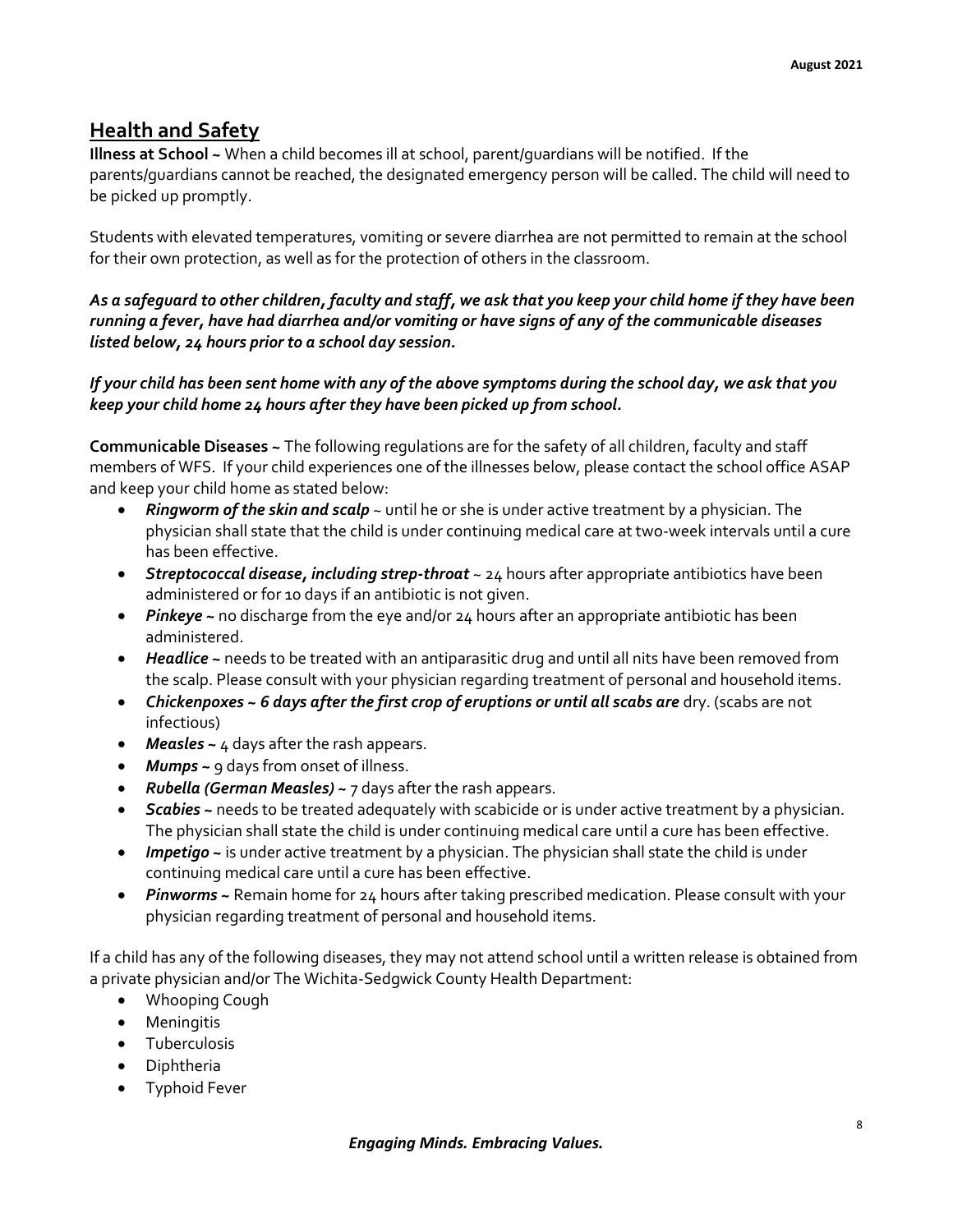**First Aid ~** The school attempts to provide a safe environment, one that is free from accidents. First aid is administered at school for minor injuries. Accident reports will be sent home as needed.

**In case of an emergency** ~ If neither the parents nor designated adult can be reached, one of our staff will accompany the child to the emergency facility for treatment. A signed *Authorization for Emergency Medical Care* will need to be on file in the school office. Please update any changes in contact information immediately for emergency purposes.

**Medication at School ~** For the safety of the children, Wichita Friends School will cooperate with the doctor in accordance with the State Department of Education when administering medication during school hours. **Please do not send medication in your child's backpack or lunch bag. Only authorized personnel may administer medications of any kind.**

Wichita Friends School requires a medication authorization form to be completed by the child's parents. Forms can be obtained from school administration. This form needs to be filled out completely and turned in to school personnel with the medication. This is for your child's protection, as well as that of the other children and the school. Children will not be allowed to take any unidentified medication.

All medications, prescriptions and non-prescription, must be in its original container with clear instructions as to dosage, how to administer and must be accompanied by the completed form including, but not limited to, cough drops, allergy medicine, orajel, etc.

Any over-the-counter drugs that are not for children (e.g., adult Tylenol) must be accompanied by a doctor's written instructions in order for us to administer it at school. This would also include a requested dosage that is more than allowed on the original container.

When it is necessary to administer medication during school hours, written requests must contain the following:

- Medication must be submitted by a parent or legal custodian
- Child's name and birth date
- School, room and teacher name
- ❖ Name of medication
- Specific directions for administering including time and dosage amounts, as well as when the last dosage was given
- Medication must be age-appropriate
- ❖ Reason for medication
- Expected duration of medication

#### **Parents must certify that at least one dose of the medication has previously been given and no adverse reactions were experienced.**

#### **Any substance without proper forms may not be shared among children.**

**Severe Weather / School Closing ~** School closures due to inclement weather will be at the discretion of the Head of School. Major TV stations will be notified of school closures as well as the Wichita Friends School Webpage, Facebook page, and classroom app. WFS follows the Goddard School District regarding school closures due to severe weather.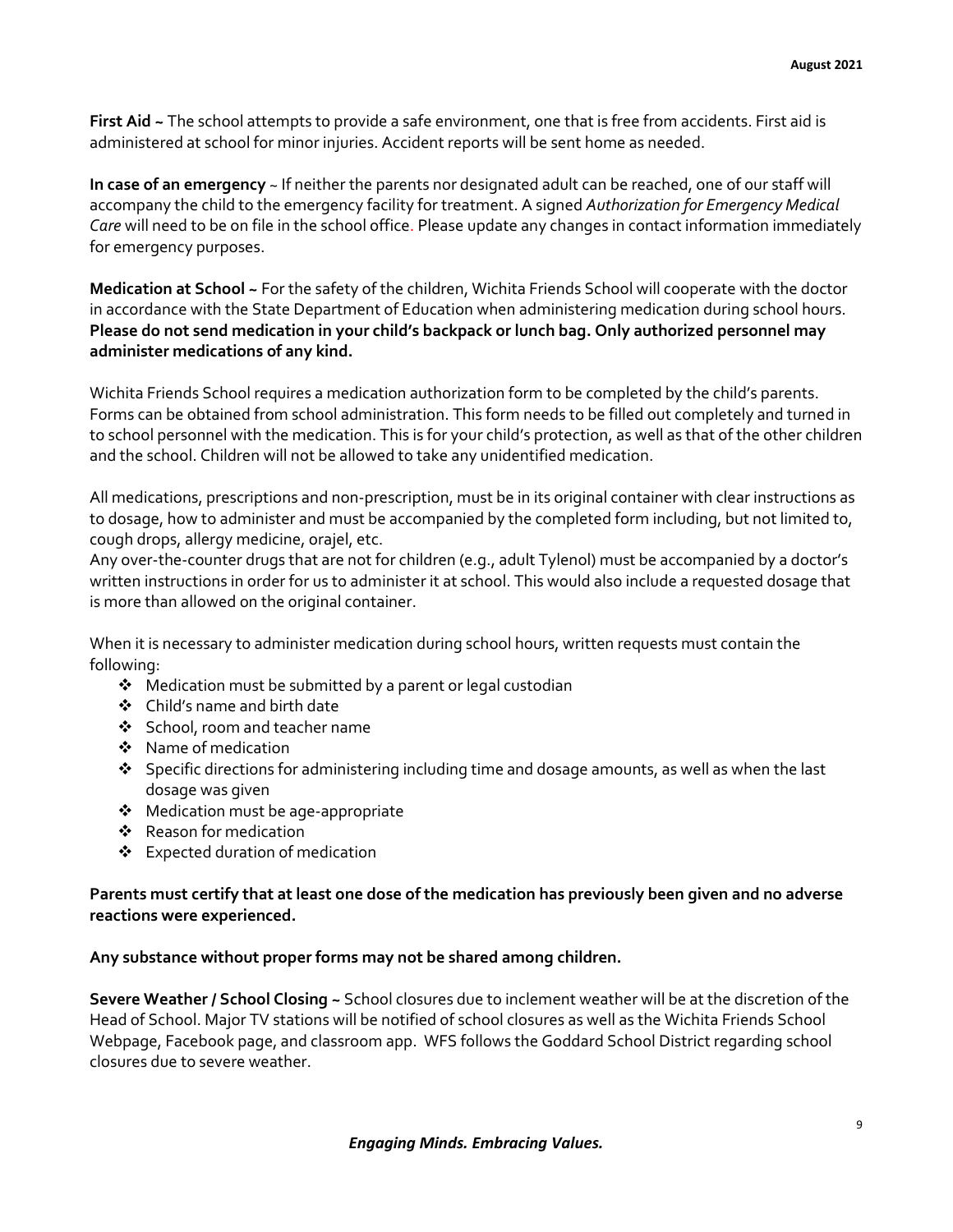**Fire and Severe Weather Precautions ~** An evacuation plan is posted in each classroom for fire and tornado procedures.

- $\div$  Fire drills are conducted monthly. Designated Fire Exits are used and children are taken a safe distance away from the building.
- Tornado drills are conducted according to Kansas State Guidelines. Any time the National Weather Service issues a watch for severe weather in our area, the weather will be monitored by the office.
- In the event of a Tornado Warning for Sedgwick County, students will be taken down to the basement (door is located in the library) and allowed to return to their classroom after the warning has been canceled for the Sedgwick County area.
- ❖ In the event of a flood, children will go to the second floor.

**Grievance Procedure ~** When conflicts arise within the classroom, please follow the procedure below:

- 1. Present the problem directly to your child's teacher privately. (Not in your child's or another's presence).
- 2. If a solution is not reached, contact the Head of School.
- 3. If a resolution has not been reached, you may present the problem in writing to the School Board. The Head of School will advise you of the next scheduled meeting.
- 4. You may make a personal appearance at the Board meeting to present your issue but you will be asked to leave when the Board goes into discussion.

**Weapons Policy ~** The possession of any and all dangerous weapons are prohibited at any time on school premises.

**Substance Abuse Policy ~** Smoking, use of alcohol, or consumption of any non-prescribed substance is not allowed by anyone at any time on school premises.

**Pets ~** Due to Health Department requirements, pets are not allowed in the building or on the playground unless prior permission has been given. Service animals with appropriate paperwork are permitted.

**Reporting of Suspected Child Abuse ~** Child abuse and/or neglect is considered any action or inaction that results in the harm or potential risk for harm to a child. By the "Kansas Child Protection Act" every person employed by WFS and/or licensed by the Secretary of Health and Environment is required to report suspected physical, emotional or sexual abuse or neglect.

When a child is suspected of being a victim of child abuse the employee noting such abuse should communicate with the Head of School immediately. Documentation of suspected child abuse shall be kept. **It is the responsibility of any employee to report suspected child abuse directly to Department of Children and Families (DCF).**

It is the request of Wichita Friends School that the employee inform the Head of School of any such calls. The Head of School will then notify a member of the School Board of the incident and any action taken. In addition, if a staff member is suspected of the abuse the Head of School should be notified immediately.

Under state law, those who report suspected cases are protected by law from personal or civil liability growing out of that report. Callers will remain anonymous. Wichita Friends School staff is not required by state to notify parents or guardians when reporting suspected child abuse.

**Safety System ~** To help ensure the safety of our students and the security of our building, WFS has installed a security system. The system will be activated at all times. In order to enter the building with parents' prior permission to enter the building, will need to have a fob that will unlock the door, when scanned by the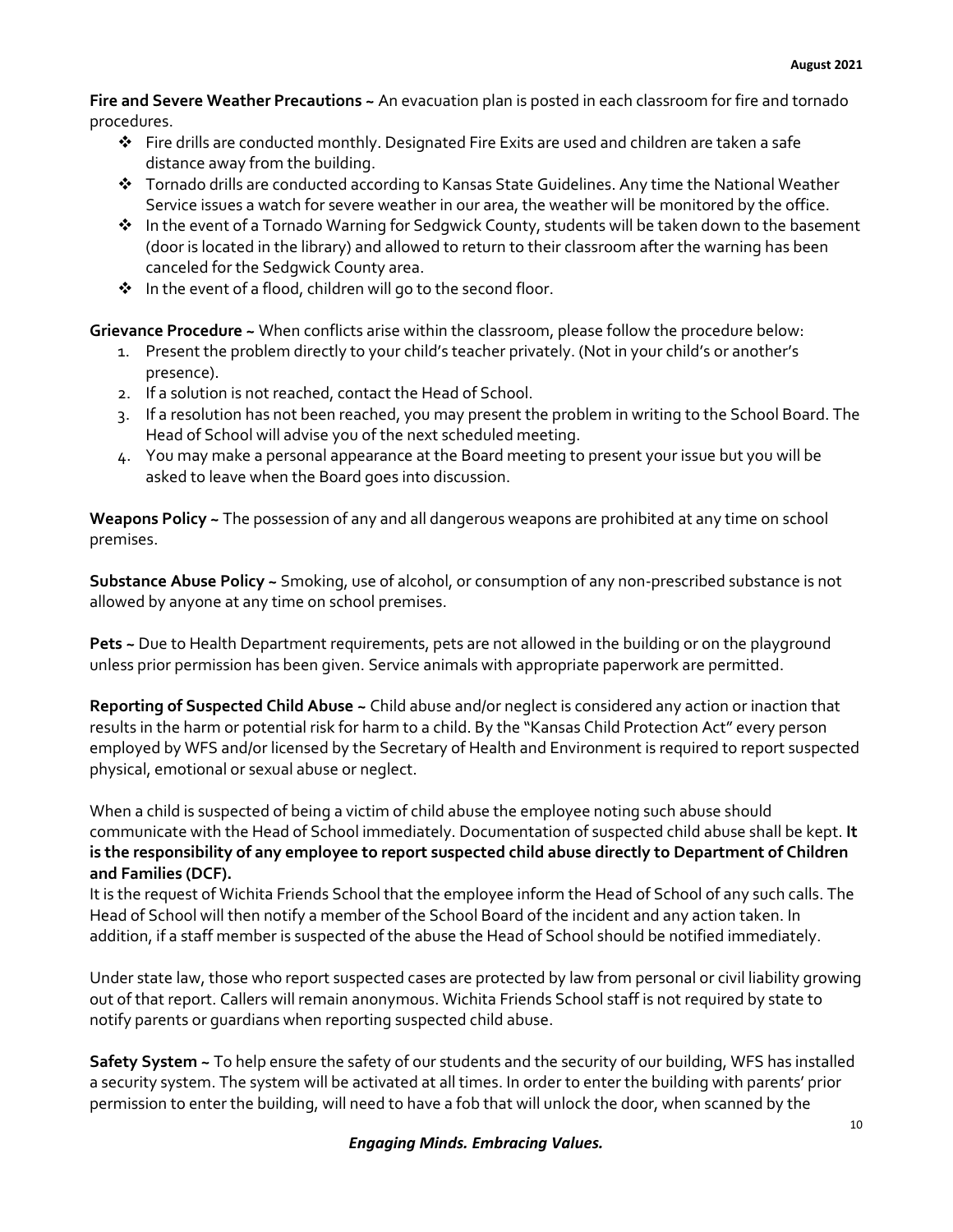system. This fob will be programmed to allow parents access to the building on school days during normal school hours. *The teachers will not be able to leave their classroom to open the door. You must have your fob to enter the building.*

A \$25 deposit will be charged for each fob. Additional fobs may be purchased for \$25 each. For security reasons, should you lose your card, it is imperative you tell us immediately so we can deactivate your card. Replacement fobs are \$25, which will be refunded when you turn in your fob at the end of the year.

**Playground Rules ~** To help ensure the safety of all students, the staff of WFS implements playground rules. To help prevent injuries and arguments, these rules should be followed at all times while on the playground. If a staff member witnesses a child not following our safety rules, consequences may be given. To eliminate as many problems as possible, WFS does not permit the following:

- ❖ Fighting
- Toys not approved by the school
- Wrestling
- Rock throwing
- Violent games
- Weapons of any kind , including make believe weapons
- Tackle football
- Bullying or shunning

# *Toys should not be brought to school unless previously approved by the teacher or staff on duty and must fit the guidelines above. The school is not responsible for lost or damaged toys.*

**Technology-Social Media Policy ~** Each user of Wichita Friends School is accountable for their behavior and communications while using technology / social media at WFS. WFS takes precautions to restrict access to any controversial material and oversee the use of the internet by the children.

Students are responsible to adhere to the following guidelines:

- $\Rightarrow$  Students will only run programs or contact internet sites that are considered appropriate by the staff.
- $\Rightarrow$  Students will use the technology in a lawful and ethical manner.
- $\Rightarrow$  Students will respect the rights and privacy of others and use "school appropriate" language and pictures.
- $\Rightarrow$  Students will not alter any equipment or program, reconfigure, hack or destroy any information.
- $\Rightarrow$  Students will not attempt to circumvent security systems or block anti-virus software.
- $\Rightarrow$  Students will not add any programs or passwords to the computers without authorized permission.
- $\Rightarrow$  The Staff reserves the right to review any file or program on the computers.
- $\Rightarrow$  The Staff reserves the right to suspend or revoke computer privileges for not following the rules listed above.

**Photograph, Media, Website and/or Video Release Policy ~** As part of our ongoing efforts to increase the visibility and showcase our excellent academic program, each family is required to sign our General Release Form. *All persons are prohibited from publishing a photo of any WFS student at a school event without the written approval of WFS. Additionally, students may not be identified as a student of WFS without written approval from WFS*.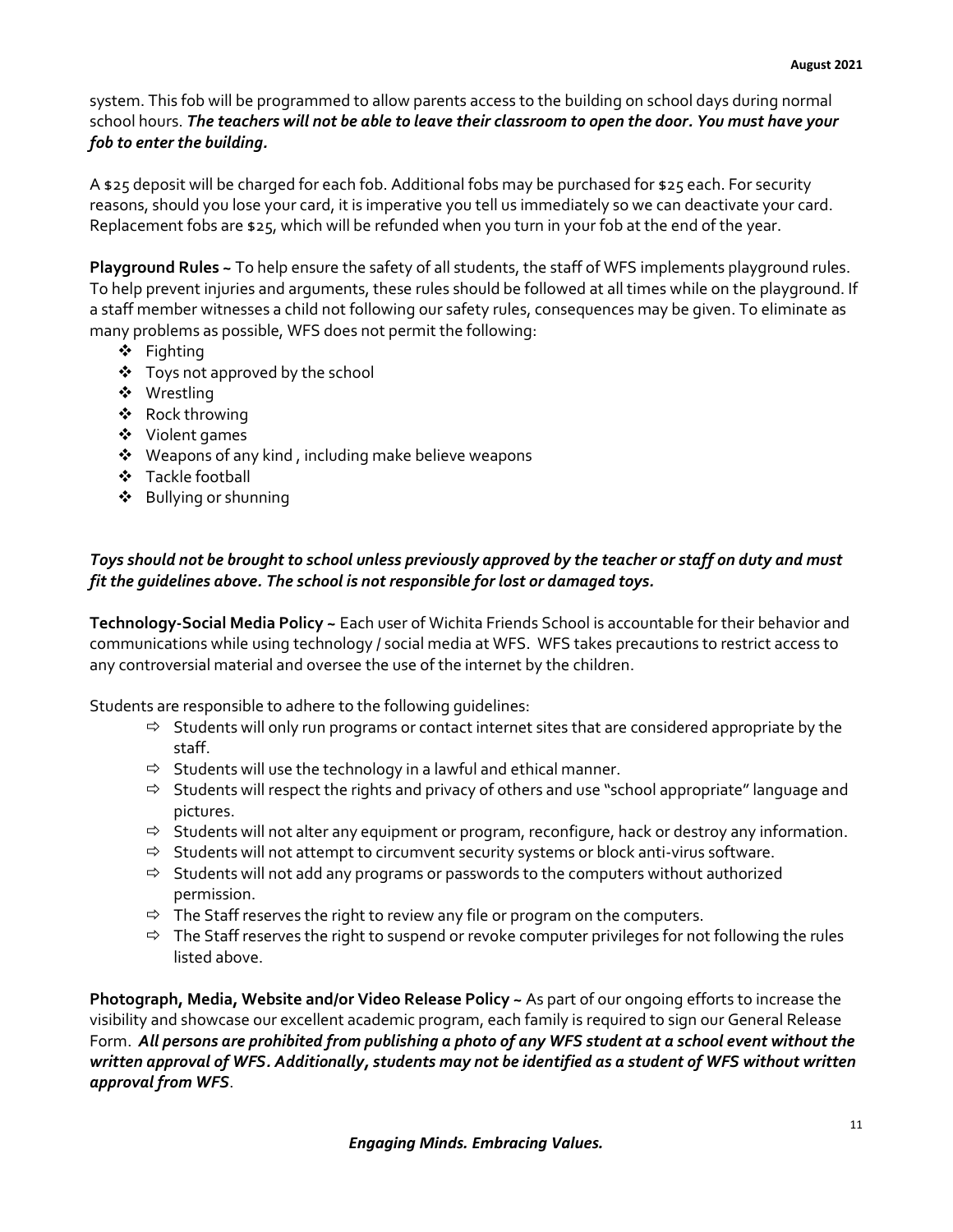# **Enrollment Procedures**

**Application ~** To enroll in Wichita Friends School, parents must fill out an enrollment application.

Admission into WFS programs will be determined by chronological age and academic placement and/or developmental assessments. It is possible additional assessments will be necessary. In addition, an interview with Administrative Personnel will be scheduled for new families. Upon completion of this process, new students will receive a letter of acceptance or non-acceptance into Wichita Friends School.

## **The application steps are:**

- 1. Send completed enrollment form to Wichita Friends School.
- 2. Wichita Friends School will contact parents to set up an interview with the Head of School.
- 3. Admission assessment by the Wichita Friends School Staff as needed.
- 4. A notification letter of acceptance or non-acceptance will be mailed to the parent.

**Registration ~** After the student has been accepted into the WFS program, the registration packet must be completed appropriately **before** the student's first day of attendance.

Wichita Friends School admits students of any race, color, sexual orientation, national and ethnic origin to all the rights, privileges, programs, and activities generally accorded or made available to students at the school. It does not discriminate on the basis of race, color, gender, sexual orientation, national and ethnic origin in administration of its educational policies, admissions policies, financial aid program, and athletic and other school-administered programs.

**Change of Telephone Number and Address Change ~** We request an immediate update to any phone number changes or address changes. Please communicate any contact changes ASAP to Administration.

### **Finances**

Wichita Friends School wishes to provide care and education to students of all socio-economic levels. **Our goal is to keep our fees affordable while continuing to provide quality education.**

**Financial Aid ~** Once a child has been accepted and is enrolled in our program, any WFS family with a fulltime Elementary student may apply for Financial Aid through TADS, an independent on-line provider. More information is available at the school office or on our website. Financial Aid is available on a first-come, firstserved basis, according to the determined need as well as the funds available for a specific program.

Financial Aid recipients are required to volunteer at the school. You may contact the Head of School to get specific hours and/or duties expected with your reward. If a family does not qualify for financial aid, they may appeal to the Finance Committee to consider their particular needs. The appeal must be made in writing and be addressed to the Chair of the Finance Committee (Financial Manager may facilitate in this matter).

Quaker children are eligible for additional Financial Aid, please contact HOS.

# **Tuition**

- Reservation of class space will begin when the child has been accepted, the enrollment form has been received and the entire enrollment fee is paid.
- $\cdot \cdot$  Parents will be required to sign a contract agreement for payment of tuition.
- Tuition may be paid in advance or through an installment plan approved by the Finance Manager.
- $\mathbf{\hat{P}}$  Payments are expected to be paid according to the contract.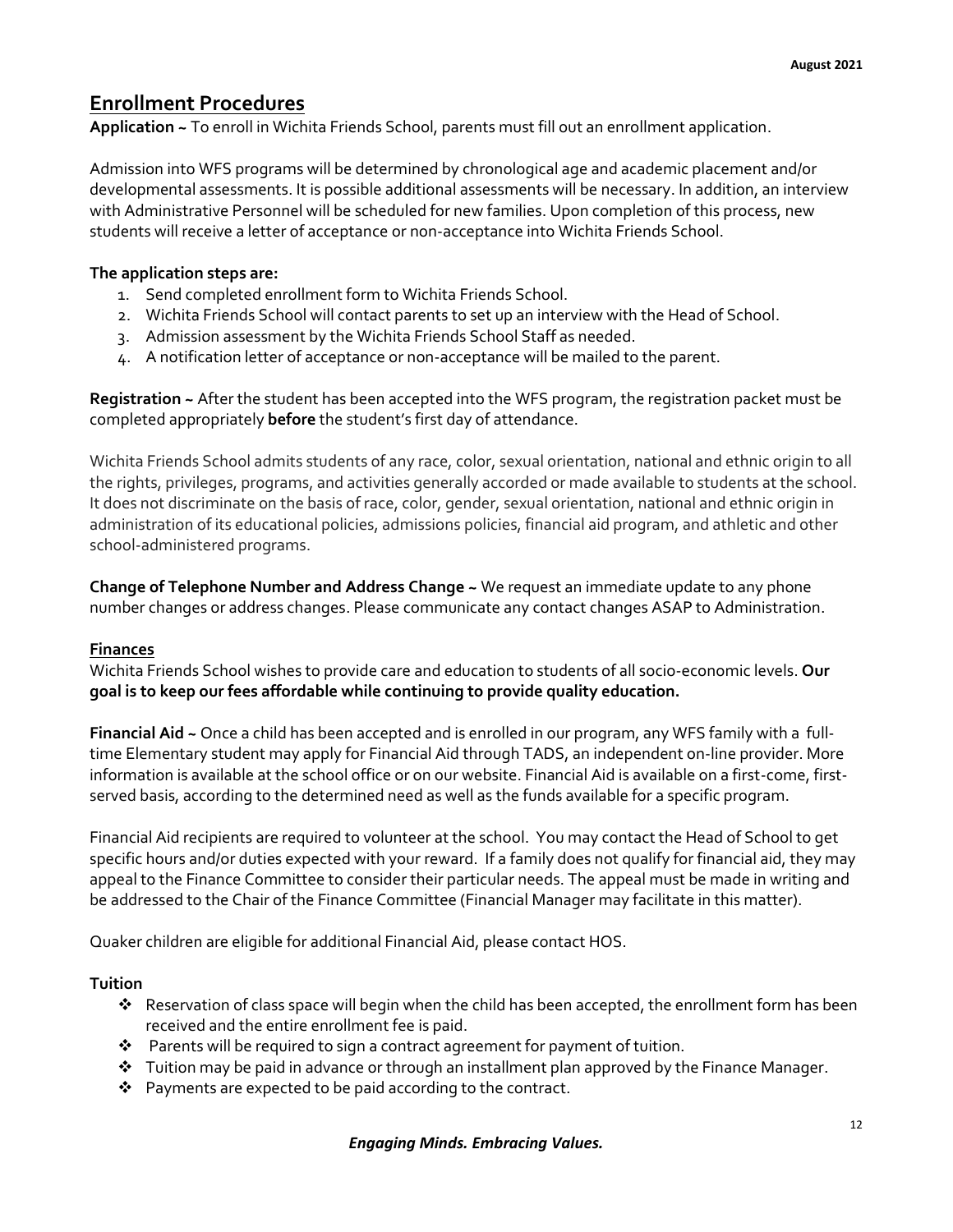- $\cdot \cdot$  Written notice will be given when tuition is overdue. 30 days will result in a conference with the Financial Manager.
- **Families may pay by the month.** A late fee of  $\frac{1}{40}$  to will be assessed if a payment is late.
- Late fees for weekly tuition and Before and After School Care will be \$10.00 per week.
- *Financial aid may be revoked if payments are not kept current.*
- A \$30 fee will be assessed for all returned checks.
- **All tuition fees must be current to re-enroll in the coming school year and in the WFS SummerFun! Program.**

**Termination of Financial Agreements ~** Should the need arise to withdraw a student at the parent's request before the end of the school year, written notice must be given to the Head of School.

Written confirmation of the termination will be given to the parents. Tuition will be due until the child is no longer attending and the termination agreement has been satisfied.

**Part-Time Enrollment ~** WFS does allow for part-time enrollments in the Preschool and Jr. Kindergarten classrooms. When classroom ratio is nearing capacity, enrollment would be paused so that administration and staff could evaluate what classroom spots are available.

Part-time families would be matched with another family to create a full-time spot between them. This would secure the spot for both families. Part-time families, whose attendance days cannot be matched, will remain unsecured. If a full-time family qualifies for admission, any non-secure, part-time family would have the option of becoming full-time or releasing their spot to the full-time applicant.

When enrollment is near capacity WFS is no longer able to offer alternate choices for missed days of school due to State regulated child/teacher ratios. Children may attend only on the contracted days of attendance. If a child is ill, the day may not be made up. WFS will continue with the current policy which allows for children to attend field trips on non-scheduled attendance days at no extra charge.

**Waiting List ~** When enrollment for any room is full, a waiting list shall be maintained. Should an opening occur, children will be enrolled based on the enrollment procedure and payment of the assessment fee.

Students will be placed on the waiting list on the day of acceptance and will be admitted according to that date. Priority is given to families who have children presently enrolled, and to children of employees of WFS.

**Students with Exceptional Needs ~** Wichita Friends School firmly believes in the quality of education for each child. To be able to offer quality, we have set aside certain standards to which we will adhere to enable us to deliver the quality we are seeking.

Because of our limited capabilities in serving children with exceptional needs, we have identified the boundaries of those student needs, so that we may adequately serve each child. The boundaries include limiting our class size to 16 students and specific admission policies. Exceptional students will be admitted on a case by case basis.

The admittance will be based on the nature of the exceptionality, the tools the staff has to adequately serve this student, and the ratio of students with exceptional needs. Some additional testing (testing over and beyond regular admittance testing) may be required to help determine the admissibility of a student.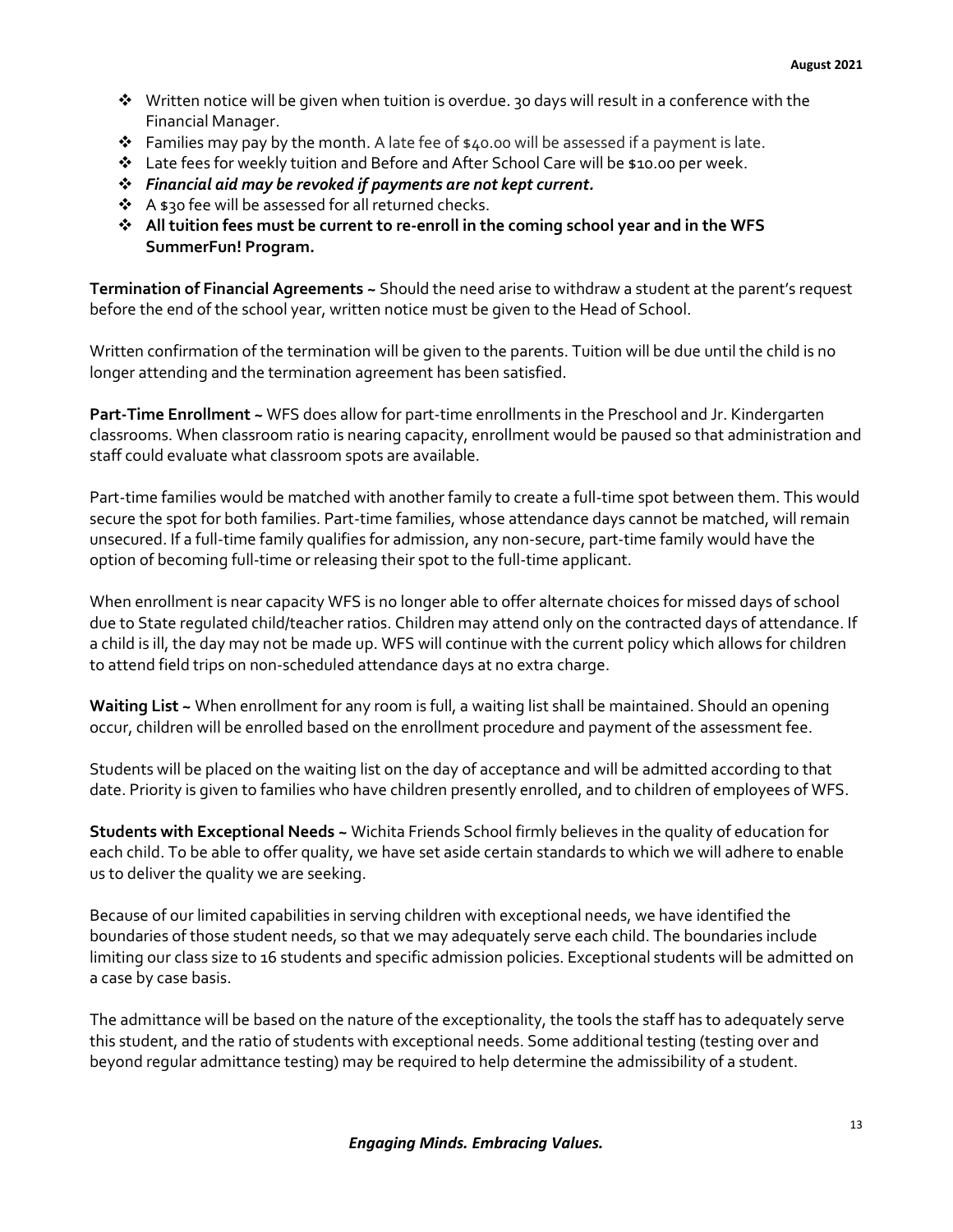The responsibility of the parent will be: any cost for additional testing, to cooperate in giving full information about the child involved and to conference with school personnel, when needed.

When the class has reached capacity for exceptional students a waiting list will be maintained with admittance being granted to the class as space becomes available.

# **Program Enrichment**

**Time for Daily Reflection ~** The spiritual development of each child is the focus of many of our daily practices such as peaceful conflict resolution, expectation of conduct built on living out the Fruits of the Spirit and time set aside each day, as a school and as a class, to learn about God's presence in our lives and what it means to each person.

While a time is set aside each day to focus on a devotional activity, it is the philosophy of WFS that this spiritual development permeates all that a student becomes and is not a separate subject. Our curriculum statement reflects our approach.

As stated in our discipline policy, our goal is to teach students discipline, which is imposed from within. One tool is to explore topics such as character development during worship and devotional time. By helping children develop character, based on the ideals of the Fruits of the Spirit, the need for punitive discipline can be decreased.

**Peaceful Conflict Resolution Program ~**Embedded in the philosophy of WFS is the desire for peaceful relationships in our school community. Our program which teaches peaceful conflict resolution skills is designed to have the children identify and carry out a solution that may keep the problem from reoccurring.

We use a process called face-to-face which is separate from any consequences that might be needed and is held after a disagreement has happened. Research has proven that conflict resolution skills which include empathy greatly increase the ability for moral reasoning.

As the children focus on resolving conflicts peacefully each day, it is our hope that these skills can transfer to problem solving outside of the school setting and will set a pattern for a lifelong strategy for peaceful solutions to conflict. The steps for a face-to-face are listed below:

### **Agree to the rules**

- 1) Agree to work hard to find a solution
- 2) Listen and take turns talking
- 3) Use a respectful voice and face

### **Clarify the issue**

- 1) Identify the behaviors that contributed to the conflict
- 2) Use simple summary statements to describe the conflict
- 3) Identify feelings that were felt during the conflict
- 4) Identify solutions
- 5) Closure

**Field Trips ~** Wichita Friends School has long held the belief that the classroom continues past the four walls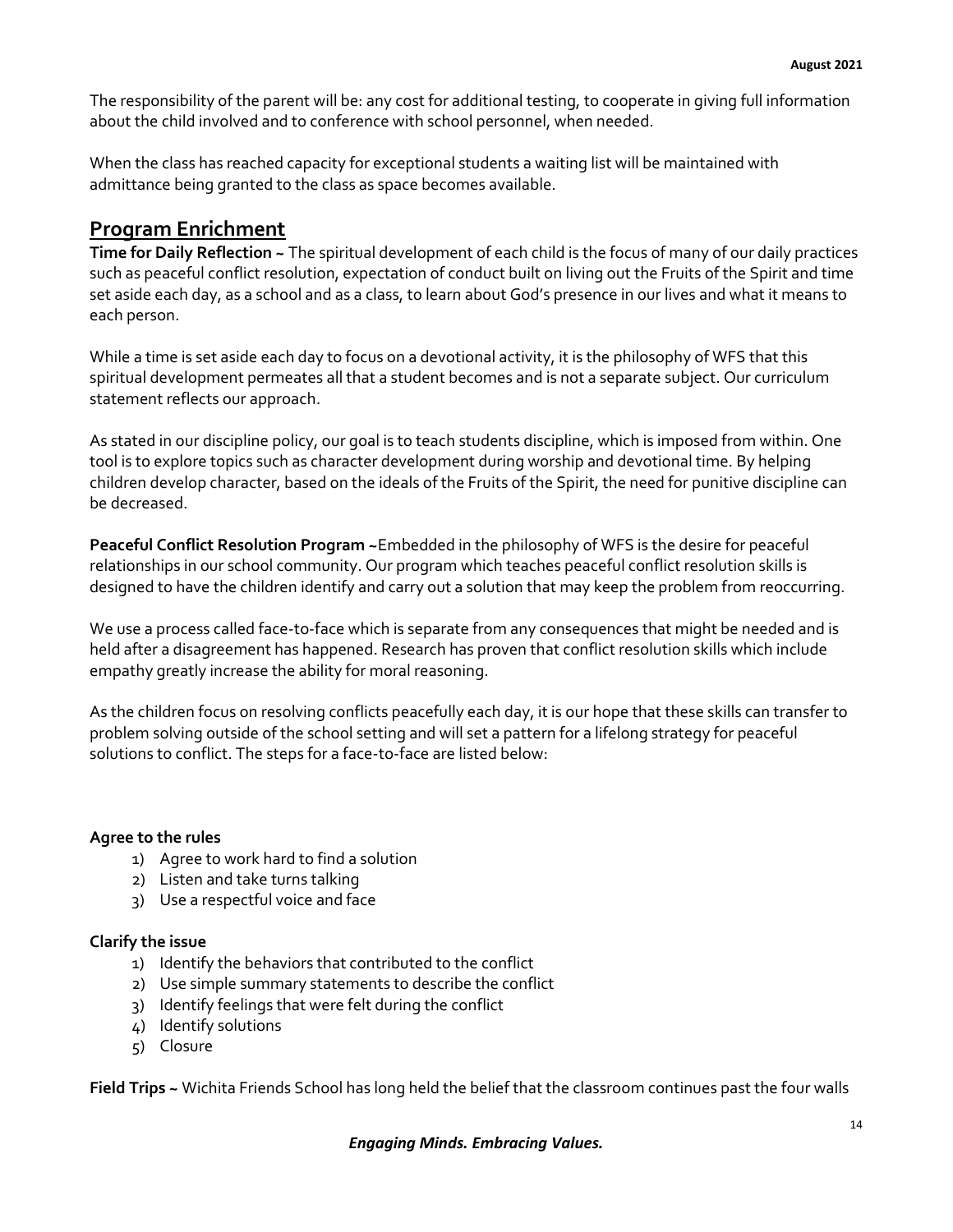of the building. Most classrooms will go on several field trips during the year to support this philosophy. Efforts are made regularly to tie the information learned in the classroom to real-life

experiences. Adults attending the field trip are asked to pay any admission fees to the school. This allows us to make one payment on our outings. Please give these fees to your child's teacher.

# **Field Trip Policy**

## **Each vehicle shall:**

- Follow the same route to and from the destination.
- Emergency information folder for each child riding in the vehicle.
- $\cdot \cdot$  Be equipped with an individual seat belt restraint for each child.
	- $\downarrow$  Children ages 1 to 4 who are between 20 and 40 pounds shall be strapped in a safety seat in accordance with Kansas State Law.
	- **L** Children ages 4 to 7 who are between 40 and 80 pounds or less than 4 feet 9 inches tall shall be strapped in a booster seat in accordance with Kansas State Law.

## **Drivers Policy:**

- Drivers shall be 25 years of age
- Drivers will provide a current copy of their driver's license and insurance card to the appropriate vehicle being used. Each academic year, a photocopy of the license and insurance that meets minimum state requirements shall be on file with the school.
- To ensure that each individual student has a seatbelt, the field trip coordinator will assign seats by 4:00pm of the previous day with the field trip information that we have in writing. This assures that there are an adequate number of drivers and cars.
- Drivers will be assigned their own children and the remaining number of seatbelts will be filled. Neither drivers nor students may choose who does or does not ride with them.
- Children shall be buckled in the appropriate child restraint system AT ALL TIMES. Drivers should pull to the right side of the road and contact a teacher should a child unbuckle their seatbelt. Children misbehaving while being transported may have the privilege of attending field trips revoked.
- 24 hour notice needs to be given to the school if a driver becomes ill or no longer available to drive. Notification may be left on the school phone or may be emailed to the office or teacher.
- Usage of cell phone to text message while driving is prohibited.
- Cell phone usage while driving is prohibited unless an emergency arises.

### **Field-Trip On-Site Policy:**

- At the field trip location, drivers are responsible to direct the conduct of the children assigned to them. Please notify the teacher if concerns with a child arise.
- Children shall conduct themselves in a manner that is safe, respectful and appropriate at all times once leaving the building. Children misbehaving while attending the field trip may have the privilege of attending field trips revoked.
- Drivers are responsible to carry student emergency information folders at all times.
- Parents are asked to focus on the children. We ask that cell phone usage is limited while at the field trip location unless an emergency arises.
- **Please do not send pop, candy and gum**

**Guest Speakers ~** One way that the teachers at WFS supplement their lessons is having a special guest presentation made from knowledgeable people from our community. Whether the presentation is at school

### *Engaging Minds. Embracing Values.*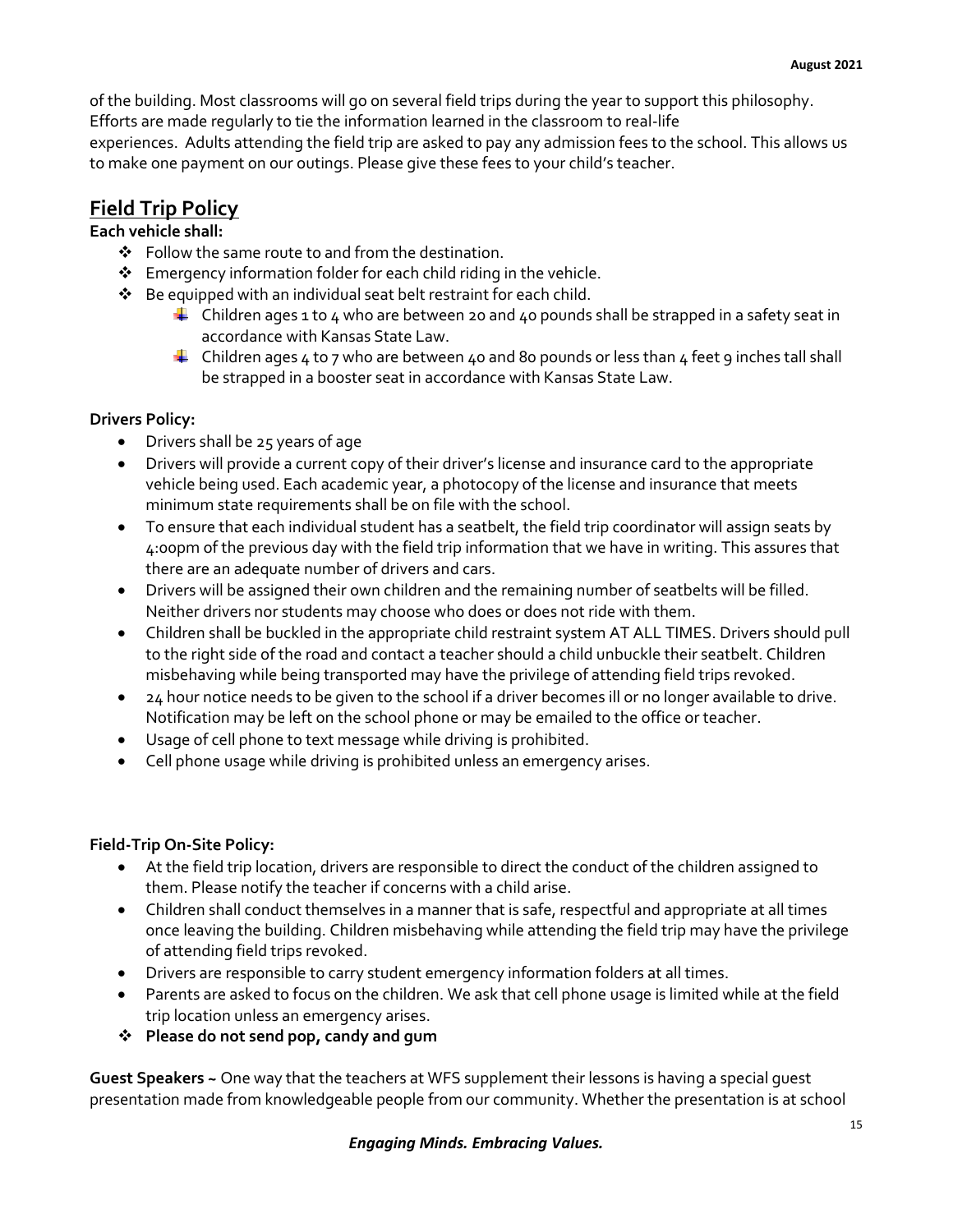or at a different location, the staff expects the children to be attentive, well-behaved, and to focus on the presenter's information.

**Library Books ~** Each class will have library time each week. The elementary classes may check out a book to leave in their classrooms with their belongings. The elementary children will return their books before another book is checked out. Books may be placed in the "Book Return" box inside the library during the week.

The preschool classes are encouraged to check out books as a class through their teacher. It is important for the school to stimulate young minds through reading. The library is a great resource for our children to learn and thrive.

**Classroom Discipline Policy** ~ The goal of discipline is to help children learn self-control. We will help teach children about appropriate behavior and how to get along with others with a focus on an intentional effort to mentor students.

Staff will act as good role models, treating children with patience and kindness. We will respect and talk with students about their feelings and will praise children often.

Staff members will offer clear and consistent boundaries for behavior. Statements will focus on the positive things that children CAN do, such as "you may play with the cars as long as they stay on the floor; please use your walking feet, etc."

A consistent daily schedule will be followed so that maximum time is allowed for academic preparation and to foster a sense of a child's well-being.

Consistent procedures will be established for each classroom and in accordance with the age appropriate child development expectations.

Authentic and appropriate choices will be offered whenever possible. "You may choose to put your coat on before or after you put on your hat; you can wash your hands for lunch now or after you pray."

When a child makes a choice to behave in a manner that is inappropriate, we will treat that situation as a learning opportunity to correct their future behavior and become self-regulating. Staff will hold conversations with the child about what motivated the behavior, alternate choices & consequences of choices, and any further helpful discussion for positive behavior.

Age appropriate guidance will follow misbehavior so that children know why they are being corrected.

A supervised safe area or "cooling-off" space will be provided for students to reflect on appropriate classroom behaviors. The child will rejoin the group when ready and age-appropriate time limits will be observed.

Our peaceful conflict resolution program will be used to help children solve problems. Age-appropriate components will allow children to explore solutions and choices for resolving conflict.

Parents will be contacted often about the positive behaviors of their children, as well as the things that need to be brought to parent's attention. Parents and faculty members are partners when making decisions about how to effectively provide guidance for their students.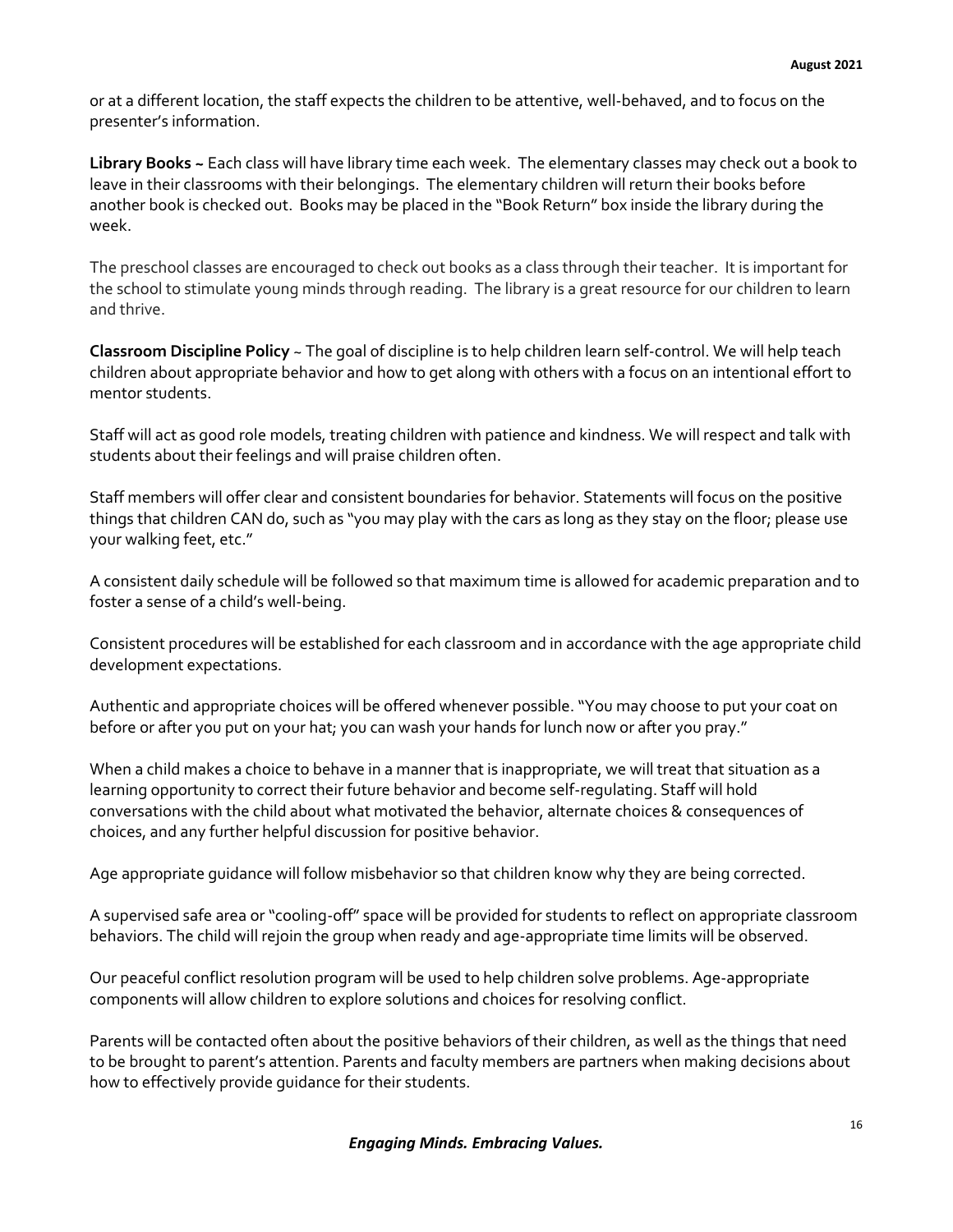**Worship** ~ Corporate worship will take place in your classroom once a week. The use of quiet listening will be used, starting with a few minutes at first, gradually longer as the children become used to it. Quakers believe every person has "that of God" inside. Worship at WFS is focused on helping children discover and experience "that of God" in themselves and in every child and teacher.

In early childhood, children's learning mode is multi-sensory and experiential, and that blends very well with Quaker worship, which is centered on person experience of God, not on doctrinal beliefs. Worship centers around the Quakers SPICES (Simplicity, Peace, Integrity, Community, Equality, Stewardship) using a children's picture book, a Godly Play story or a Faith & Play Quaker story. A time of quiet is incorporated into worship during which we listen to what God may be saying inside each of us. This quiet listening may last for 20 seconds at the beginning of the school year and will gradually grow to be comfortable longer. In all-school worship we develop a repertoire of songs about God and living in love, and we have a benediction prayer shared by all voices. Godly Play/Faith & Play worship takes place for each class one afternoon every week. Using simple objects made from wood and felt, these stories are multi-sensory and designed to take advantage of how young children learn. Each story ends, not with moral or doctrine, but with "I wonder" questions that encourage children to discover their own answers, thought and feelings. Classroom worship experiences should be supported by the Quaker SPICES. A collection of children's picture books for each SPICE is provided in the library. Rather than teaching doctrine about the SPICE, teachers are asked to "wonder" with their class and discover feelings and opinions together. Children's Bible story books are available in the library. When Bible stories are used in the classroom, the Friends School approach is to "wonder" about the story with the teacher giving as little interpretation as possible. All forms of WFS worship should support children discovering "that of God" inside them.

#### **Classroom Expectations**

Peaceful Conflict Resolution Program ~Embedded in the philosophy of WFS is the desire for peaceful relationships in our school community. A great deal of attention has been given to creating a setting where conflict among all persons can be resolved in a respectful manner. Staff is expected to use a similar process when conflicts arise.

Our program which teaches peaceful conflict resolution skills is designed to have the children identify and carry out a solution that may keep the problem from reoccurring. We use a process called face-to-face which is separate from any consequences that might be needed and is held after a disagreement has happened. Research has proven that conflict resolution skills which include empathy greatly increase the ability for moral reasoning.

As the children focus on resolving conflicts peacefully each day, it is our hope that these skills can transfer to problem solving outside of the school setting and will set a pattern for a lifelong strategy for peaceful solutions to conflict. The steps for a face-to-face are listed below:

### **Agree to the rules**

- 1. Agree to work hard to find a solution
- 2. Listen and take turns talking
- 3. Use a respectful voice and face

#### **Clarify the issue**

- 1. Identify the behaviors that contributed to the conflict
- 2. Use simple summary statements to describe the conflict
- 3. Identify feelings that were present during the conflict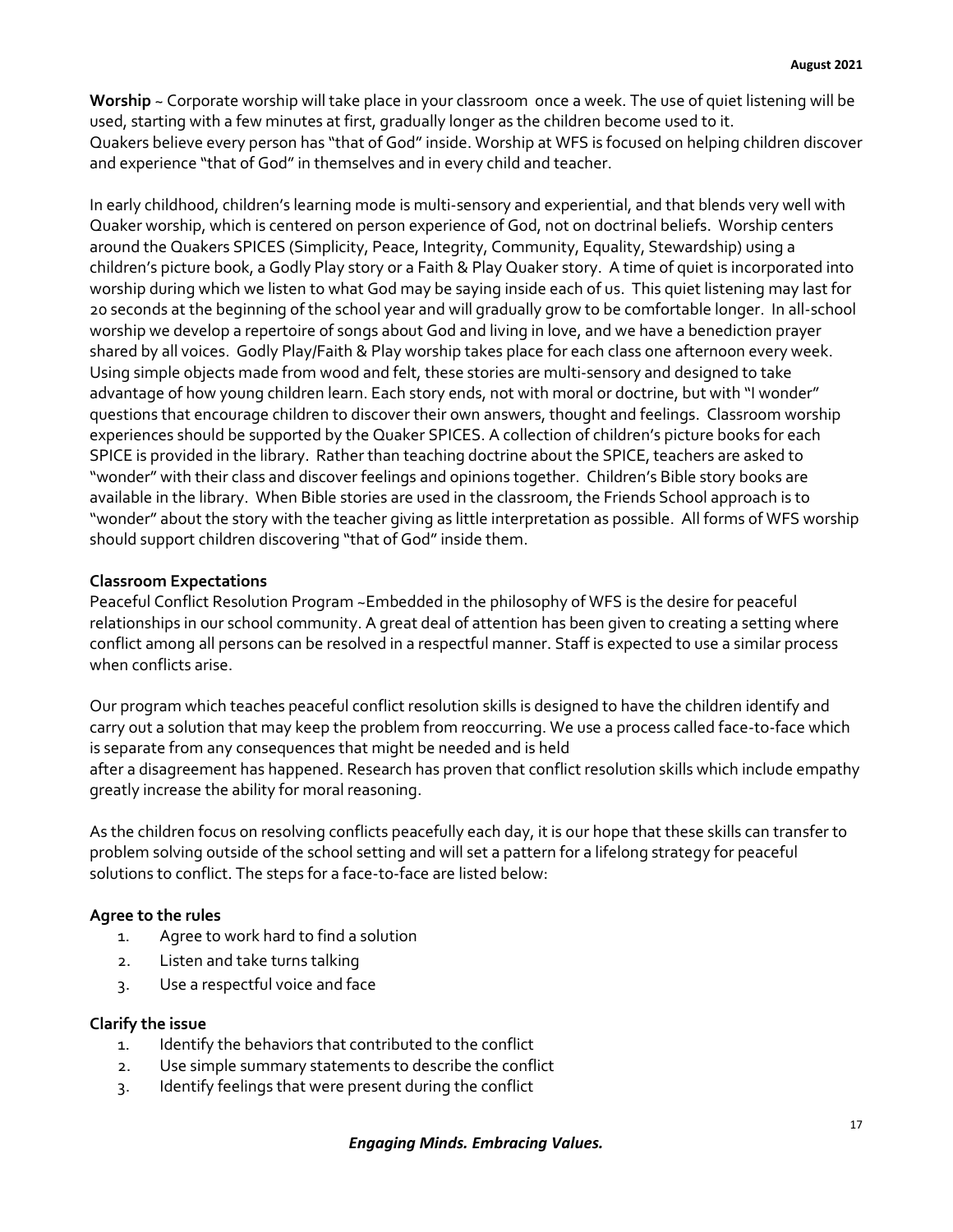Make a Plan (what will we do tomorrow if this happens again?) Closure (are there words you need to say or hear to be finished?)

**Classroom Discipline Policy** ~ The goal of discipline is to help children learn self-control. We will help teach children about appropriate behavior and how to get along with others with a focus on an intentional effort to mentor students.

Staff will act as good role models, treating children with patience and kindness. We will respect and talk with students about their feelings and will praise children often.

Staff members will offer clear and consistent boundaries for behavior. Statements will focus on the positive things that children CAN do, such as "you may play with the cars as long as they stay on the floor; please use your walking feet, etc.; rather than negative words, stop, don't" Tell them what you want rather than what you don't want them to do.

A consistent daily schedule will be followed so that maximum time is allowed for academic preparation and to foster a sense of a child's well-being.

Consistent procedures will be established for each classroom and in accordance with the age- appropriate child development expectations.

Authentic and appropriate choices will be offered whenever possible. "You may choose to put your coat on before or after you put on your hat; you can wash your hands now or after you pray."

When a child makes a choice to behave in a manner that is inappropriate, we will treat that situation as a learning opportunity to correct their future behavior and become self-regulating. Staff will hold conversations with the child about what motivated the behavior, alternative choices & consequences of choices, and any further helpful discussion for positive behavior.

Age appropriate guidance will follow misbehavior so that children know why they are being corrected.

A supervised safe area or "cooling-off" space will be provided for students to reflect on appropriate classroom behaviors. The child will rejoin the group when ready and age-appropriate time limits will be observed. Our peaceful conflict resolution program will be used to help children solve problems. Age-appropriate components will allow children to explore solutions and choices for resolving conflict.

Parents will be contacted often about the positive behaviors of their children, as well as the things that need to be brought to parent's attention. Parents and faculty members are partners when making decisions about how to effectively provide guidance for their students.

Calm-Down Time is exactly as stated; a period of time when a child is removed from the peer group in order to regain control or view the situation from a distance. It is not to be used as a threat; rather it is a constructive way to deal with destructive behavior.

- 1. Give the child a warning when he/she is doing breaking one of the classroom rules. Tell the child what he/she is doing that breaks the classroom rule. State that this is the last warning. EXCEPTION; WHEN A CHILD IS PHYSICLLY ABUSIVE TO OTHERS, SKIP TO NUMBER TWO.
- 2. If a rule is again violated, the child is to go to Calm-Down Time.
- 3. Verbalize why the child is being removed from the group, peers, or activity. Simply state the facts.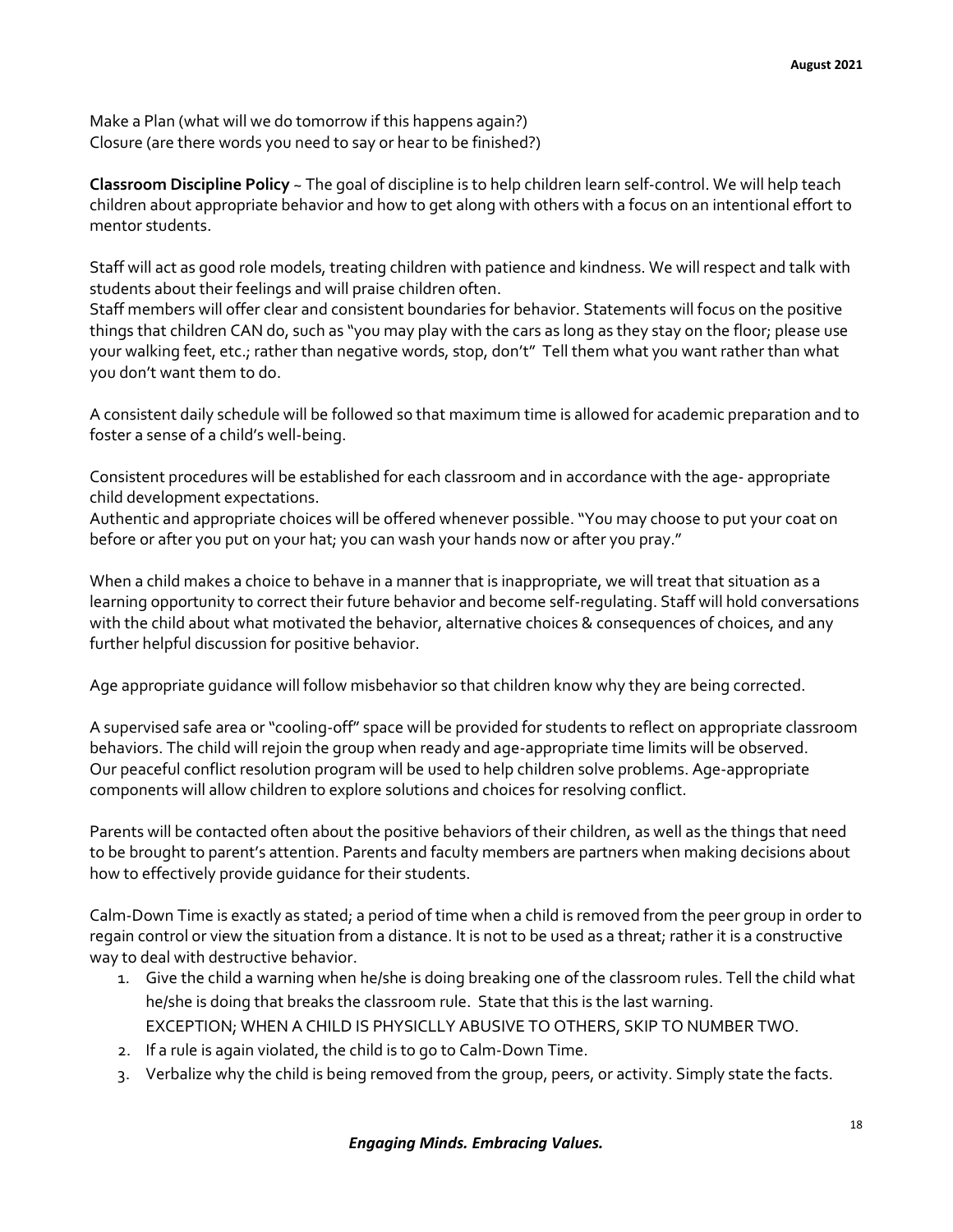- 4. Calm-Down Time is a period of three to five minutes or when the child is calmed, and ready to handle peers and/or the activity.
- 5. If the child remains out of control: "I know you are angry, but I cannot let you… when you are quiet we will talk about it." You may choose to sit by the child, or if there is an administrator available, the child may be sent to their office.
- 6. When the child is calm ask if them to state the behavior that is expected to be exhibited in the classroom. Allow them to rejoin the activity, and experience class success.

**Classroom Management ~** The teacher shall establish and maintain a level of student control conducive to an optimum learning environment. Emphasis should be placed on student's positive qualities and accomplishments rather than focusing on the negative. Teachers are expected to be ever mindful of student's self-esteem and strive to be supportive and encouraging rather than to criticize. Dignity and respect for each student is essential. Teachers should make every effort to analyze the

circumstances which contribute to a "discipline situation" to talk with each child separately and help them work out the problem, rather than to move directly to "punishment."

In more serious situations, assistance from the administration and/or parental involvement may be necessary.

**Time for Daily Reflection ~** The spiritual development of each child is the focus of many of our daily practices such as quiet listening, peaceful conflict resolution, expectation of conduct built on living out the qualities of SPICE and the Fruits of the Spirit and time set aside each day, as a school and as a class, to learn about God's presence in our lives and what it means to each person.

While a time is set aside each day to focus on a devotional activity, it is the philosophy of WFS that this spiritual development permeates all that a student becomes and is not a separate subject. Our curriculum statement reflects our approach.

As stated in our discipline policy, our goal is to teach students discipline, which is imposed from within. One tool is to explore topics such as character development during worship and devotional time. By helping children develop character, based on the ideals of SPICE, the use of a child's self regulation skills will increase.

**Student Behavior ~** When an employee has continued concern about a child's exhibited behavior documentation shall be maintained. This should be done in consultation with the Head of School (HOS). All communication must be held to the highest level of confidentiality. As a rule of thumb, if you have a concern about a child, please do not address it to the child or the parent, or another teacher or staff member, address it to the Head of School (HOS). The teacher and the Head of School (HOS) will decide how or if to address a particular issue with a parent.

The Head of School (HOS) will facilitate communication with parents. A simultaneous observation by the Head of School (HOS) with written documentation shall be maintained.

Consultation between the teacher and the Head of School (HOS) shall be scheduled, where an agreed direction to be taken will be decided. A parent-teacher conference may be held with the teacher and/or the Head of School (HOS). A written report will be made following the meeting with objectives for the child listed and agreed upon by the parents and staff. Follow-up conferences will be held, as needed, with the parents to clarify objectives and to share progress.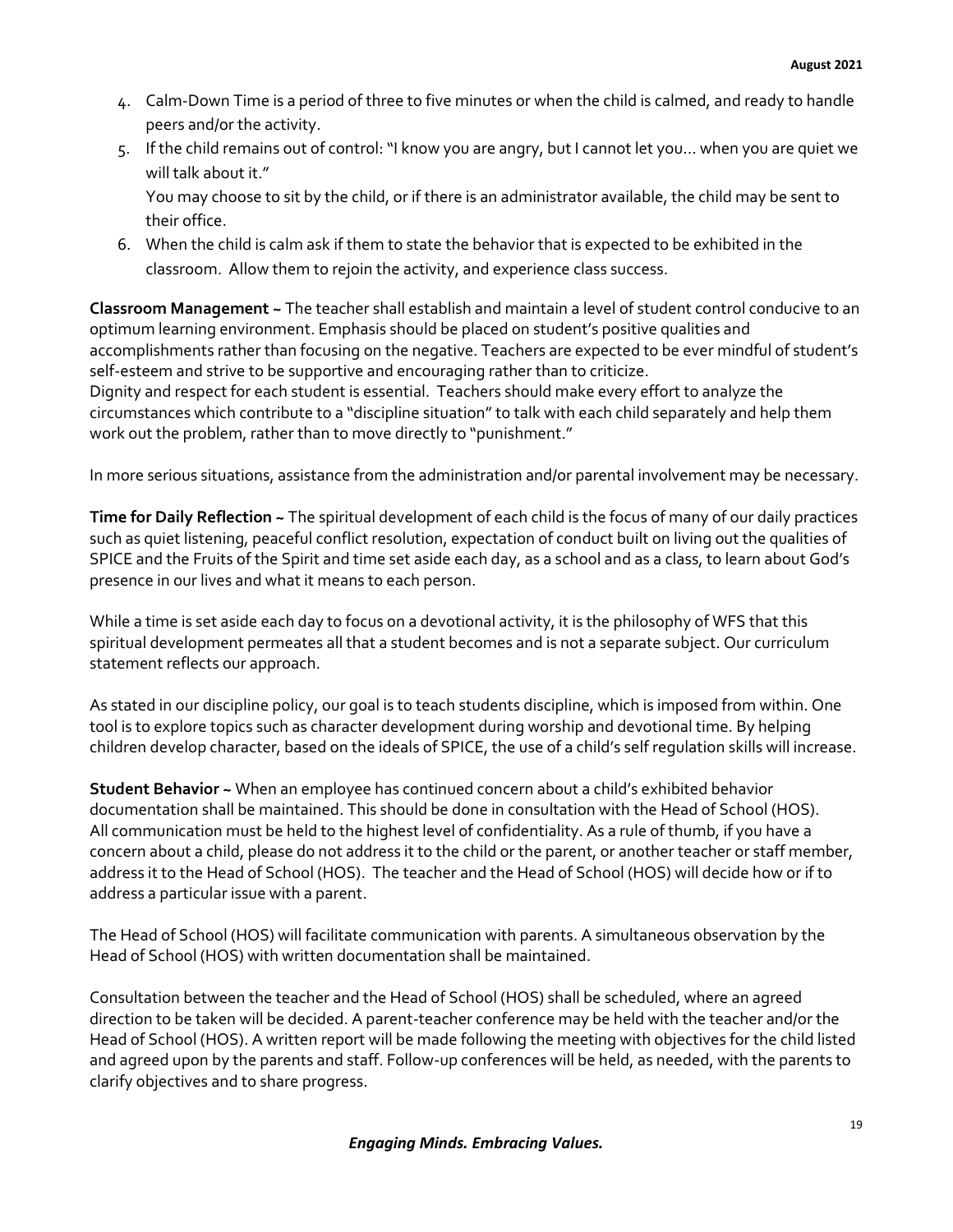In case of continued concern with behavior problems:

- The child may be asked to leave Wichita Friends School
- A report to Kansas Department for Children and families (DCF) may be made as mandated by the "Kansas Child Protection Act".
- A child may also be referred for further evaluation to the Sedgwick County Coop or other qualified agencies.

# **Home and School Connections**

**Parent Agreements ~** Parents, by sending their child to Wichita Friends School, are joining us in the education of their child and will support the teacher and the school by doing the following:

- Provide a home atmosphere that supports the child and their education, among which would be: plenty of rest, quality family time, and a nutritious breakfast.
- Attend parent-teacher conferences.
- Maintain good communication with teachers.
- Join your child's classroom app. Your child's teacher will provide information on how to join.

**Parent-Teacher Conferences ~** Conferences with parents are held regularly. This is a time to review progress in all areas of growth (academic, physical, spiritual, social and emotional) and to discuss needs and goals. A progress report and update of the student's growth will be shared at this time. Conferences may also be requested by the parent at any time.

Teachers are generally available for appointments before and after school. Because the teachers' first priority is to the students, the teachers are not available between the hours of 8:55am-4:05pm. Each teacher will inform parents of their hours of availability after school hours should a conference need to be scheduled.

Wichita Friends School respects the right of each child to begin their day with a positive start and to have their matters discussed in private rather than in front of their peers. Additionally, if a child is experiencing difficulty, the matter should not be discussed in front of the child until the teacher and parent have had a time to create a plan of action.

**Volunteering ~** We believe that an integral way to live out the principles of Community and Stewardship is to volunteer at WFS. This allows our families and educators the opportunity to work together as a community to maintain and improve the property, facilities, and programs for our children. We are funded and operated based on the generosity and abilities of each of our families.

As such, each family and attending student is expected to make a tangible contribution in the form of goods, services or funds that benefit WFS.

Each family is encouraged to volunteer throughout the school year. Opportunities are available to accommodate all range of skills, talents, and availability. If there are any questions about how your family can serve, please call or email the Head of School (HOS). Again, adults entering building will be limited however some volunteer work can be performed outside.

The Health Department requires that we have a TB test, a Health Assessment and a KBI check on file for each volunteer working in the classroom. The volunteers may be expected to provide the needed documentation.